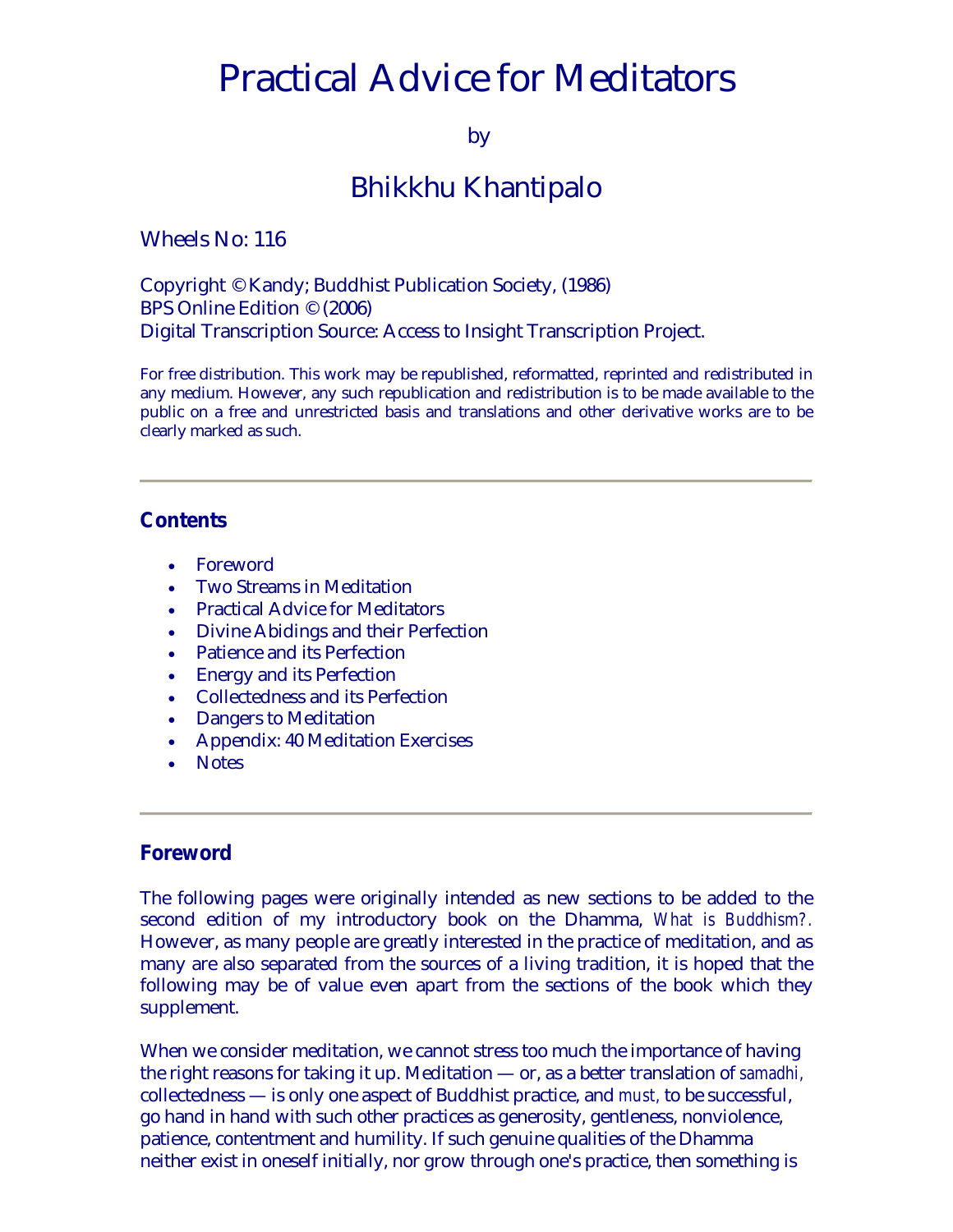<span id="page-1-0"></span>drastically wrong, and only a foolhardy person will try to proceed. The practice of collectedness is based upon firm roots of virtue *(sila)* and cannot succeed in anyone who does not make a real effort to be strict in keeping the precepts.

The signs of "progress" in collectedness are not strange visions, peculiar feelings and the like (though it is conceivable that these may arise also where progress is achieved), but rather an all-round and harmonious growth in the way of Dhamma. If one is without a teacher then one has to be doubly vigilant, otherwise one will never become aware whether one of Mara's distractions is likely to succeed, or whether one does in fact tread the Middle Practice-Path.

This essay is an extract from *Buddhism Explained*, the second edition (revised and enlarged) of the book formerly known as *What is Buddhism?,* published by The Social Science Press of Thailand, Phya Thai Road, Chula Soi 2, Bangkok.

— Bhikkhu Khantipalo

# **Two Streams in Meditation**

Two apparently distinct streams of Buddhist meditation may be discerned, though when meditation is established, these are seen to be complementary.

It may be profitable for some people whose minds are very active and who suffer from distraction, to follow with mindfulness the mad monkey-mind's acrobatics. As the mind is really a series of mental events which arise and pass away with incredible rapidity, each of which is a mind complete with supporting mental factors, so at the beginning this kind of mindfulness is really one "mindful" mind watching other "minds" (which are all within one's own mental continuity of course). One thereby develops the ability to look into the mind and to see where it has gone to. Has it gone to the past, present or future? Has it gone to materiality, or to feelings, or perhaps to cognitions, to volitional activities, or has it gone to consciousness? By this method of "Where has it gone?" the distracted mind slowly comes under the surveillance of the mindful mind, until mindfulness forms a strong foundation for further development. Considerable, though mundane, brilliance of mind is both needed and developed by this practice, which however should be balanced by the tranquillity of the absorptions. When the mind has become calm, one should start to practice for the absorptions *(jhana),* which will in their turn be the basis for the arising of real insight. This method is called "wisdom leading to calm."

Other methods suited to those whose minds are less disturbed initially, include the classic forty subjects of meditation (see Appendix); and these, together with more developed types of meditation practice, involve the use of a definite object for concentration. This may be one's own body or a part of it, a color or a picture, a word or a phrase, or abstract contemplation and so forth. All these methods involve some firm but gentle discipline of the mind, in that each time it strays away, it must be gently brought back again (by mindfulness, of course) to concentrate again on the chosen subject.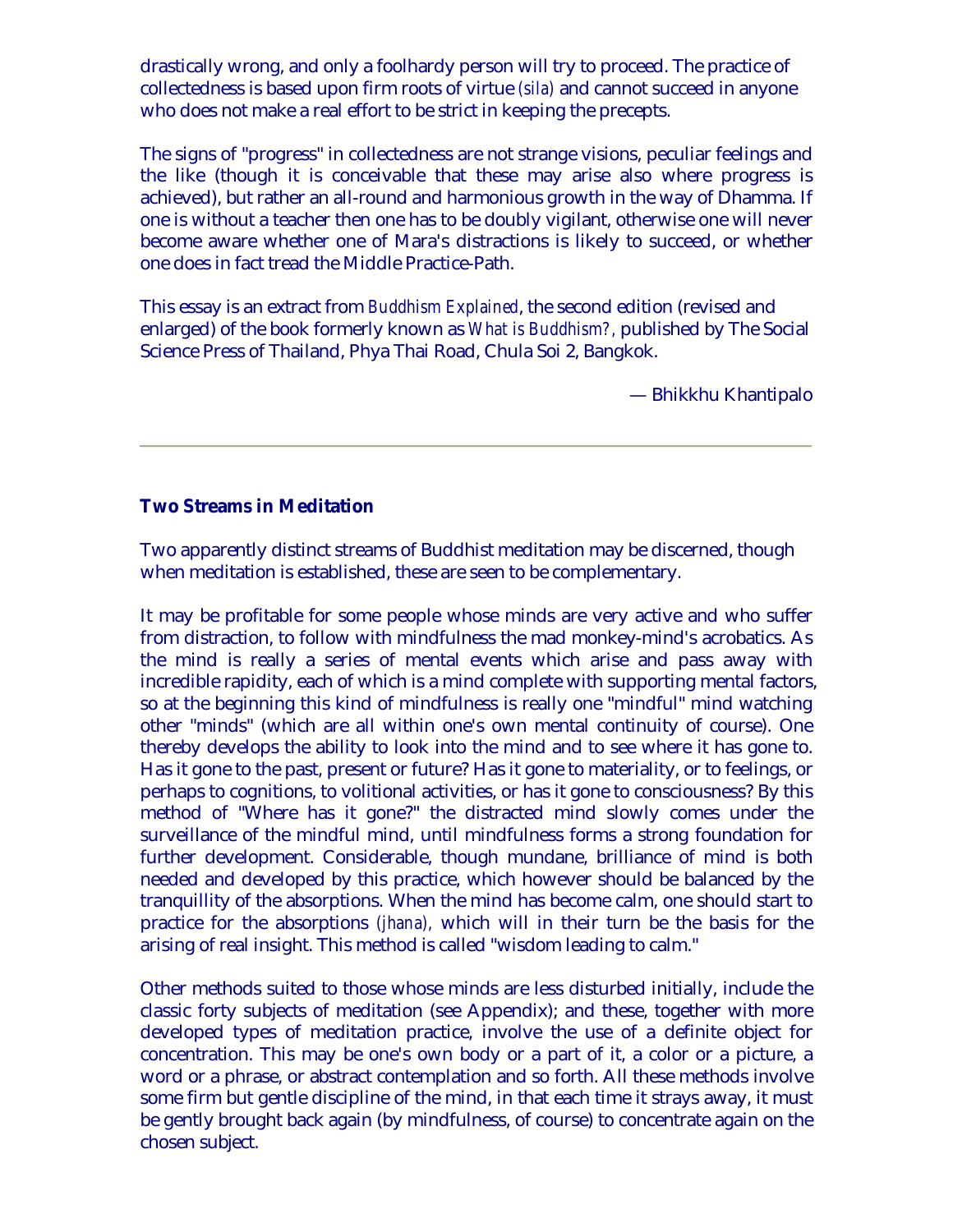<span id="page-2-0"></span>Some people have the quite mistaken idea that practice of this sort must necessarily lead to tranquillity almost at once. They may be surprised when beginning to practice themselves, since they actually experience more troubles than they had previously. This is firstly, because they never before really looked into their mind to know the state it has always been in; and secondly, because having taken up a discipline of the mind, it is as though one stirs up with a stick a stagnant pond, or pokes with a stick a fire smoldering under ashes. The wild elephant of the mind, long accustomed to roam in the jungle of desires, does not take readily to taming, or to being tied to the post of practice with the thongs of mindfulness. However, diligence and heedfulness will eventually win for one the fruits of tranquillity.

All these forty subjects are of this second type in which the calm gained from practice is then used for the arousing of wisdom. They are for this reason called "calm-leading-to-wisdom" methods, and are very important in the present distracted age. For their full explanation one should consult the *Path of Purification* (*Visuddhimagga*, translation), although even the great learning in that book cannot replace the personal contact with a teacher.

#### **Practical Advice for Meditators**

Turning from the psychological to the practical aspect, meditation for laypeople may be divided into two categories: that which is done intensively, and that which one practices while going about one's daily life. The meditation practiced intensively is also of two sorts: regular daily sitting, and occasional retreat practice.

#### **Regular Daily Sitting**

We shall first discuss the regular daily period of intensive sitting which should, where possible, be made every day at the same time. One should guard against its becoming a ritual by earnestness and by being intensely aware of why one had undertaken it. The following suggestions may be found helpful as well.

As to material considerations, the place for meditation should be fairly quiet. If one has a small room which can be used for this purpose, so much the better, and in any case, it is better to meditate alone, unless other members of the household also practice. Where this latter is the case one should make sure that one's mind is pure also in relation to others, for otherwise greed, hatred, and the rest of the robber gang are sure to steal away the fruits of meditation.

Quietness is best obtained by getting up early before others rise; and this is also the time when the mind is clear and the body untired. The sincere meditator therefore keeps regular hours, for he knows how much depends on having just enough sleep to feel refreshed.

After rising and washing one should sit down in clean loose clothing in the meditation place. One may have a small shrine with Buddhist symbols, but this is not essential. Some people find it useful to begin by making the offerings of flowers, incense, and light, carefully reflecting while doing so. It is very common in Buddhist countries to preface one's silent meditation by chanting softly to oneself, "Namo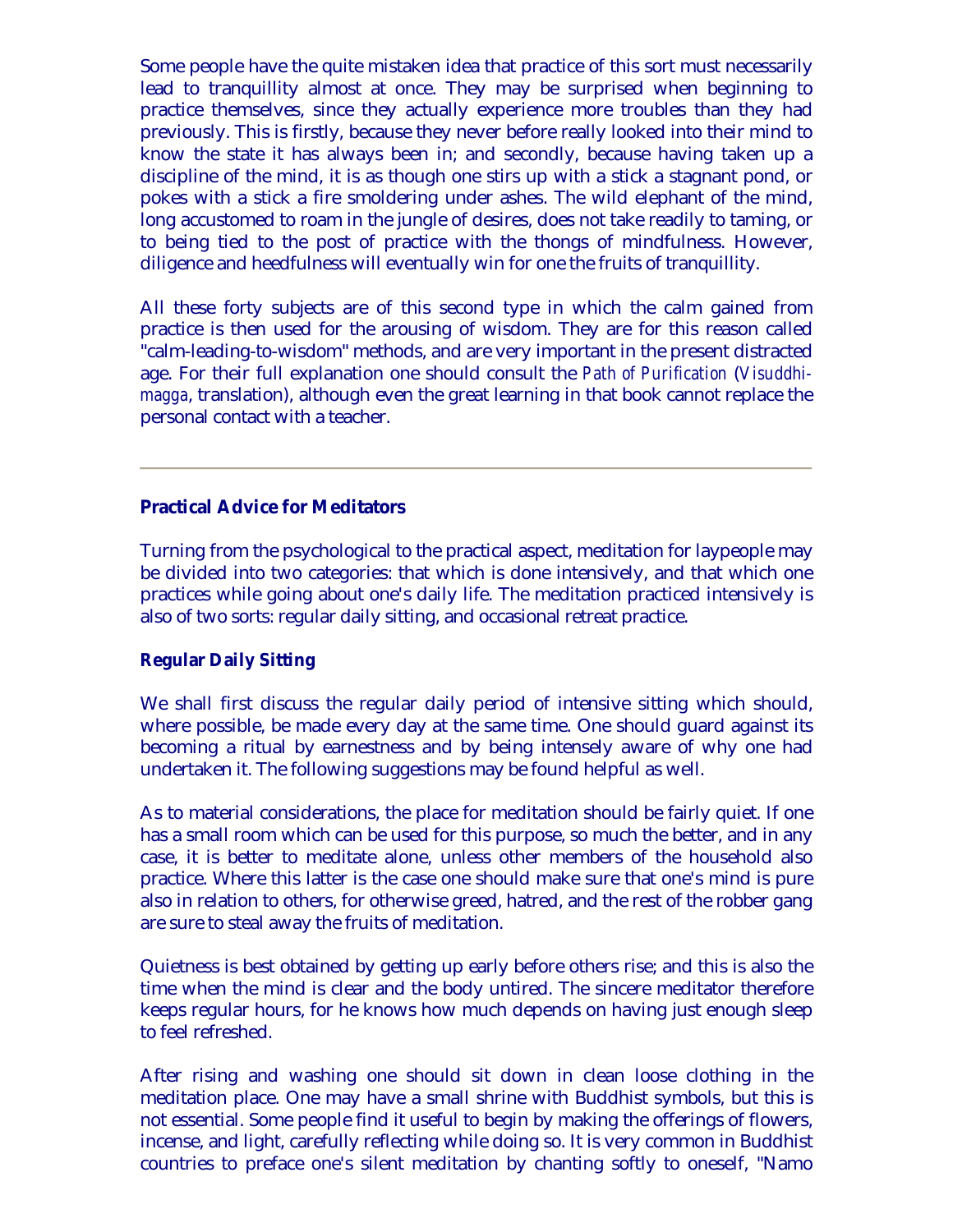<span id="page-3-0"></span>tassa bhagavato arahato sammásambuddhassa," with the Refuges and Precepts. If one knows the Pali passages in praise of the Buddha, Dhamma and Sangha, these may also be used at this time.[1](#page-19-0)

Another useful preliminary is a reflection, a discursive recitation, of some truths of the Dhamma, such as the passage suggested below:

"Having this precious opportunity of human birth, I have two responsibilities in the Dhamma: the benefit of myself and the benefit of others. All other beings, whether they be human or non-human, visible or invisible, great or small, far or near, all these beings I shall treat with gentleness and wish that they may dwell in peace. May they be happy . . . May they be happy . . . May they be happy . . . ! I shall help them when they experience suffering, and be glad with them when they are happy. May I develop as well the incomparable equanimity, the mind in perfect balance that can never be upset!

"In looking to the welfare of others, I shall not forget my own progress on the path of Dhamma. May I indeed come to know how, driven here and there by the winds of kamma, I have suffered an infinity of lives in all the realms of existence! I must also turn my mind to consider how short and fleeting is this life. How mind and body are ever changing, arising and declining from moment to moment. How neither mind nor body belongs to me, neither of them is mine. I must also turn this mind to consider how beset by troubles is this brief life. Having been sired by craving and born out of ignorance, I must realize that death is inescapable, that old age and disease are natural to my condition. I must make efforts to realize for my own good and the good of others that this person called 'myself' is a complex of mentality and materiality wherein no abiding entity such as a soul or self is found.

"May I through this practice experience insight into impermanence, ill and no-self! May I be one who dwells in the Void! And having realized this sublime truth may I show the way to others!"

When sitting, care should be taken that the body is kept erect, yet relaxed. There should be no strain, but neither should the head droop, nor the lumbar region sag. The body should feel poised and balanced upright. Although the cross-legged positions (such as the lotus posture) are best when the meditator is seated on a fairly soft mat, a chair may be used by those unaccustomed to the lotus posture or else unable to train themselves to sit in that way. Sitting in lotus posture or half-lotus posture will be found much easier if a rather hard cushion is placed so as to raise the buttocks. The knees will then tend to touch the ground and a firm three pointed sitting (two knees and buttocks) is then attained.

One should sit for the same length of time every day until, as one becomes more proficient in collecting the mind, automatically one will feel like extending the practice. One widely used method for measuring the meditation period is sitting for the length of time taken for a stick of incense to burn down. Having placed the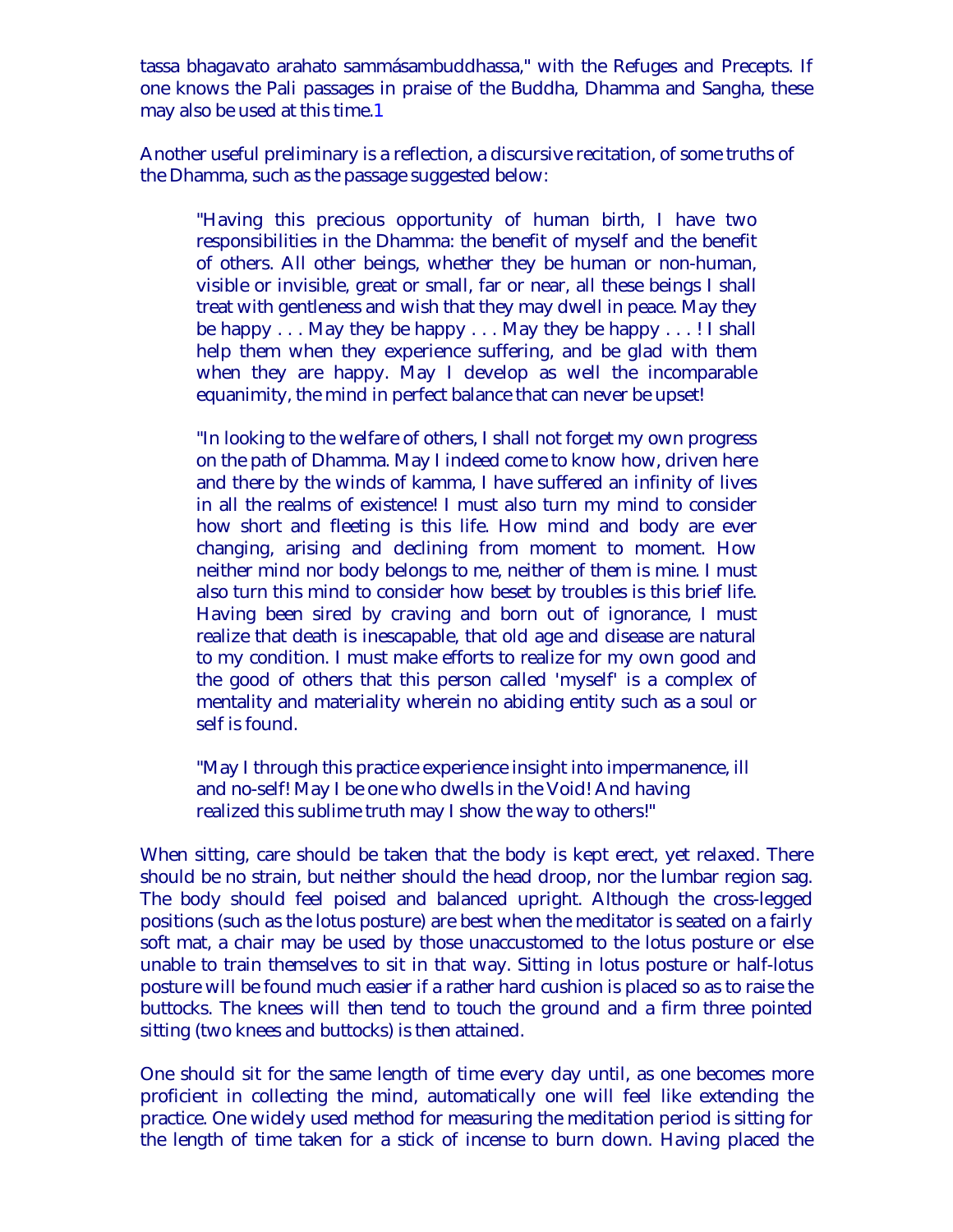<span id="page-4-0"></span>hands in meditation posture relaxed in the lap, the eyes may be closed or left slightly open according to which is found most comfortable.

Methods used for helping to concentrate the mind are many, and the two main streams in classical meditation have been briefly reviewed in the section above. Other helpful methods include the repetition of a word or phrase and perhaps with it the use of a rosary. If one practices mindfulness of breathing, one may find the use of a word such as "Buddho," or "Araham" good for quietening the mind. The first syllable is silently repeated when breathing in, and one concentrates on the second during the out-breathing. Also the counting of breath (up to ten, but generally not over this number to prevent the mind wandering) is used as an aid for concentration. But any such aids should be dropped when concentration improves. When the meditation is on a phrase only, a rosary may be used in conjunction, each repetition being marked by one bead.

One's meditation goes well if one finds the mind increasingly absorbed on the chosen meditation subject, but one should not assume that meditation is useless just because for a period, longer or shorter, not much more than sleepiness or distraction is experienced. These hindrances have to be faced; and if they are met, not by irritation or despair, but by quietly observant mindfulness, they can and will be overcome. For success, great persistence and evenness of effort are necessary.

The meditation period may close with some chanting, the usual subject being the well being of others and the distribution of merits to them. A translation, or the original Pali, of the Metta Sutta *(Discourse on Loving-kindness)*[2](#page-19-0) may be chanted at this time and, as it is not long, can be easily memorized. As methods of chanting vary, it is very helpful if one can obtain recordings, perhaps on tape, of the passages one wishes to learn, recorded by bhikkhus.

While on the subject of chanting, it is very useful to know a few discourses of Lord Buddha in one of the Buddhist classical languages, and to use these for collecting the mind if there should be an occasion when no concentration at all can be obtained. At such a time a meditator should not feel depressed but should continue sitting and chant softly to himself. This is what Buddhist monks do twice a day as part of their mental development, and it is useful as well for fostering a more devotional approach necessary as balance with intellectual characters. Another useful method for the overcoming of distraction is walking-practice, which may be done in any passage of the house or in a secluded walk in the garden. A length of twenty or thirty paces will be sufficient, for if longer the mind tends to wander, and if shorter, distraction may be increased. One should walk at the speed one feels to be natural, with the hands clasped the left in the right, and arms relaxed in front of the body. At the ends of the walk one should turn in a clockwise direction[.3](#page-19-0)

Perhaps a few words on devotion would not be out of place here, for this is very important in meditation practice. No one who is not a devoted Buddhist takes up *Buddhist* meditation, for the simple reason that he does not have the Buddhist ideals in his heart. The taking to heart of the Triple Refuge and the understanding of the Triple Gem are closely linked with Buddhist meditation. A really devoted Buddhist, who puts his whole life into the Dhamma, will have no insurmountable difficulties in meditation practice. Whatever obstacles he comes to, those he leaps over, sustained by devotion. He is prepared for the way to be long and hard because he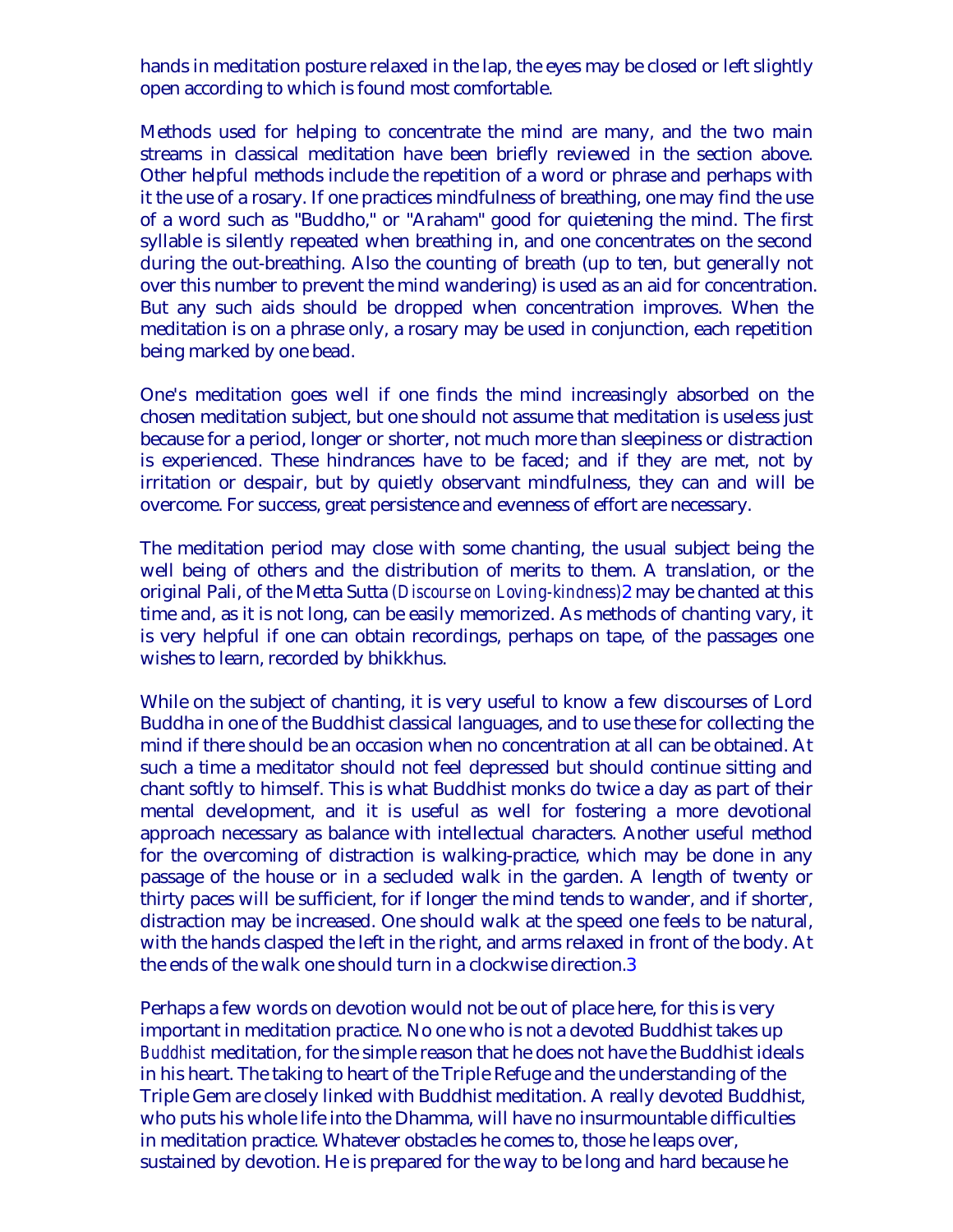realizes that he has made it like that. If he finds his way blocked, his meditation failing to progress and he himself without a teacher, he does not waver or falter on the way. He thinks, "I am now experiencing the results of intentional actions (kamma) made by me in the past." And he remembers Lord Buddha's last words: "Subject to breaking-up are all compounded things. With mindfulness strive on." All difficulties are compounded things and will eventually change; meanwhile much may be done with mindfulness, vigor and devotion.

If one is not too tired after work and if there is opportunity in the evening, another period of sitting can be undertaken then. In any case, before sleep, it is a wise practice to sit, if only for a few minutes, so as to purify the mind before lying down. One may consider thus: "When I lie down there is no certainty that I shall awake." One may, therefore, be lying down to die, and this is a good reflection to rouse skillful states of mind and banish sensual unskillful ones. If one practices this, "the lying-down to die," it will be a very good preparation for the real event, which is bound to take place at some time in the unknown future. It may even generate the right conditions for the arising of insight allowing one "to die," giving up the grasping at what does not belong to one, that is, the mind and body. At this time also, a Dhamma phrase or word may be used, repeating which one eventually falls to sleep. In this way one ends and begins the day with practice of Buddhist teachings. And apart from devotion of one's whole day to them, what could be better?

#### **Retreats**

Regarding the second division of intensive practice, that is, when undertaken in retreat, much will depend upon what facilities are available to the earnest student. There are now a few places in the West where meditation instruction can be sought. The most important thing is to have direct contact with an able meditation master (books serve at the beginning, while even a teacher is later found deficient in some way). After satisfying this one condition, only one other is necessary: one must strive with diligence to practice and realize his teachings. If these two conditions are fulfilled, then one is the most fortunate among human beings.

Many will be without access to a teacher and some may like to try a period of solitary meditation in some quiet part of the country. This should only be attempted if one has already developed a good power of mindfulness. Otherwise what was meant to foster meditation may become a very unprofitable time, perhaps accompanied by the seeming intensification of the mental defilements.

#### **Daily Life**

As to the other sort of meditation practice, which is performed in daily life, though much may be written, the following few words may serve as a guide. First, one should not deceive oneself regarding concentration of the mind. It is of no use pretending to oneself or to others that one's daily life is meditation — unless of course one has already great powers of concentration. Only the real adept, often one who has sat for many years keeping the monastic discipline, can really perceive ordinary life as meditation; and such a one would be most unlikely to tell others of this fact. Refusing to allow pride an opportunity to distort the real state of mental affairs, one should take stock with fairness and admit one's limitations. This is already a great step forward. The layman who thinks of himself as an arahant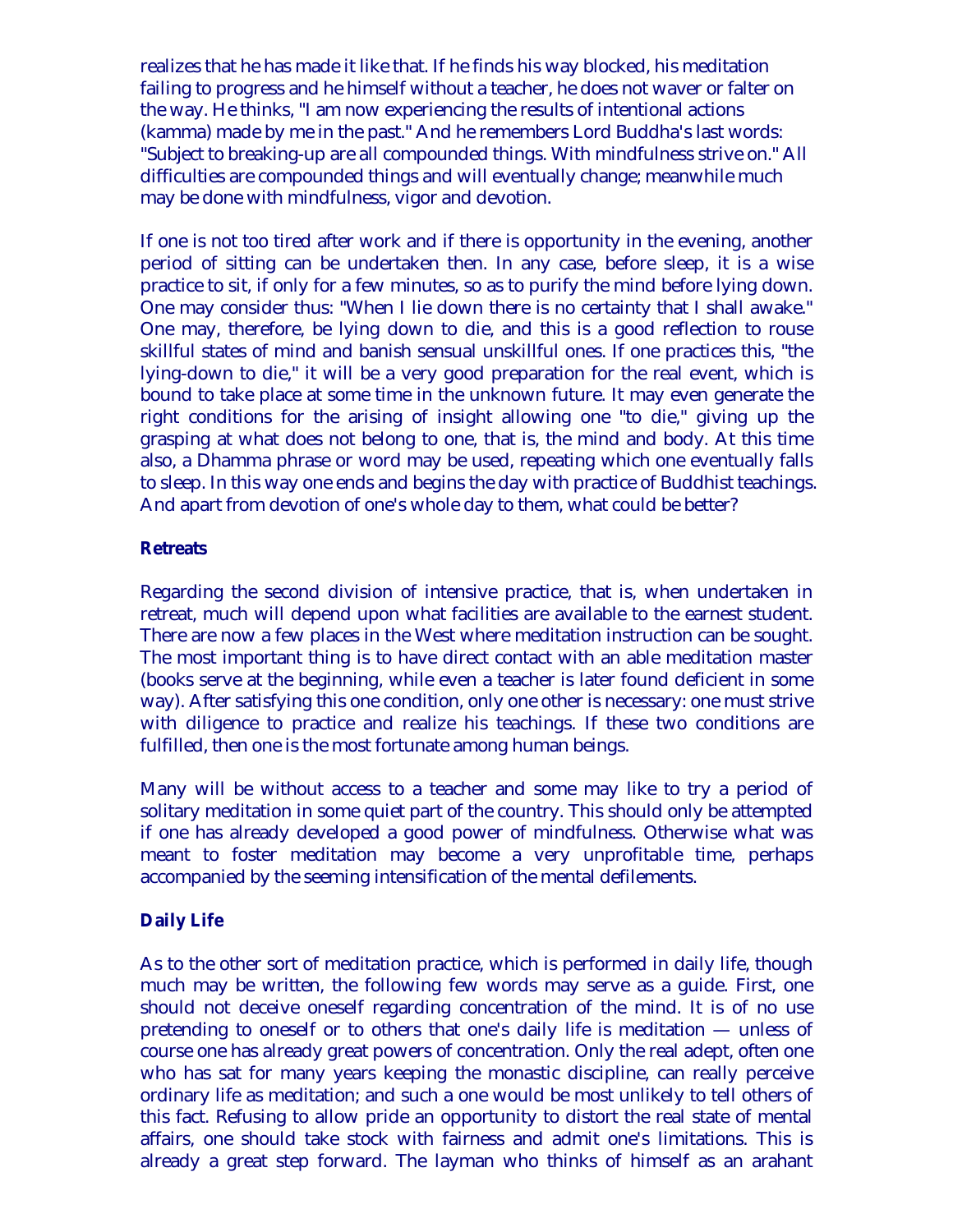already, has blocked off very effectively all real progress; while the honest man has at least the wisdom to be humble.

Much may be accomplished with mindfulness, while without it there is no hope for meditation in daily life. How are quite ordinary events capable of being made into meditation? By mindfulness, which to begin with, may be defined as, *awareness* of the present work in hand. At first great effort has to be made in order to remain mindful of what one is supposed to be doing, nor can one pretend that such mindfulness is pleasant always. To escape from dull and unliked work and situations, we tend to turn either to fantasy worlds, hopes, or else to memories, which are respectively the delusive escapes into the present, future or past. But for one really interested in understanding himself, none of these courses is very rewarding, since they are compounded of delusion with various ingredients, such as fear, craving or ignorance. While in the practice of strict meditation, mindfulness may follow all the wanderings of the mind; in daily life it is better that the mind should be constantly returned to the job in hand. One should not "send" one's mind anywhere, neither to a dream-world nor to the past, nor to the future. Lord Buddha compared these periods of time thus:

"The past is like a dream, The future as a mirage, While the present is like clouds."

Such a simile may be useful as the mind darts about between dreams, mirages and clouds, all insubstantial, though the ever-changing present, so like the clouds in the sky, is the only aspect of time compared to things of greater reality. One may also consider meditation as the exercise of mindfulness which keeps the mind "inside" this body, that is, always focused upon some aspect of it. Of course only the most sincere meditator, who sees the advantage in this to be greater than any pleasure offered by the world, is likely to practice in this way, since this cuts off not only interest in outer objects but also the toying with pleasant or intriguing ideas.

Indeed, with work that is really interesting, the way of mindfulness is the only way to convert one's day into something worthwhile. Days pass and bring us nearer to death and an unknown rebirth, while it is now that one has the chance to practice Dhamma. Instead of reacting with aversion or deluded fantasies towards what one does not like (or in other situations indulging one's greed), the Way of Mindfulness constitutes the Middle Practice-Path transcending these ancient patterns of reaction. There is no need to be ruled either by greed or by hatred, nor to be dominated by delusion; but only mindfulness shows the way beyond these.

Constantly bringing the mind back and disengaging it from tangles is the basic practice in everyday life. It is also wise to take advantage of those odd times during work when one waits for something to do, to meet someone, for a bus or train, or any time when one is alone for a few minutes. Instead of turning to a newspaper for distraction, to the wireless, or to another person for gossip, it is more profitable to "retire inside" oneself. Disengaging attention from exterior objects, take up mindfulness of breathing, or the repetition of some phrase of Dhamma, or significant word such as "Buddho" or "Arahant," doing this until one has again to attend to work. Going inwards as often as possible will be found very useful, strengthening one's sitting practice just as the latter in turn strengthens the ability to turn within.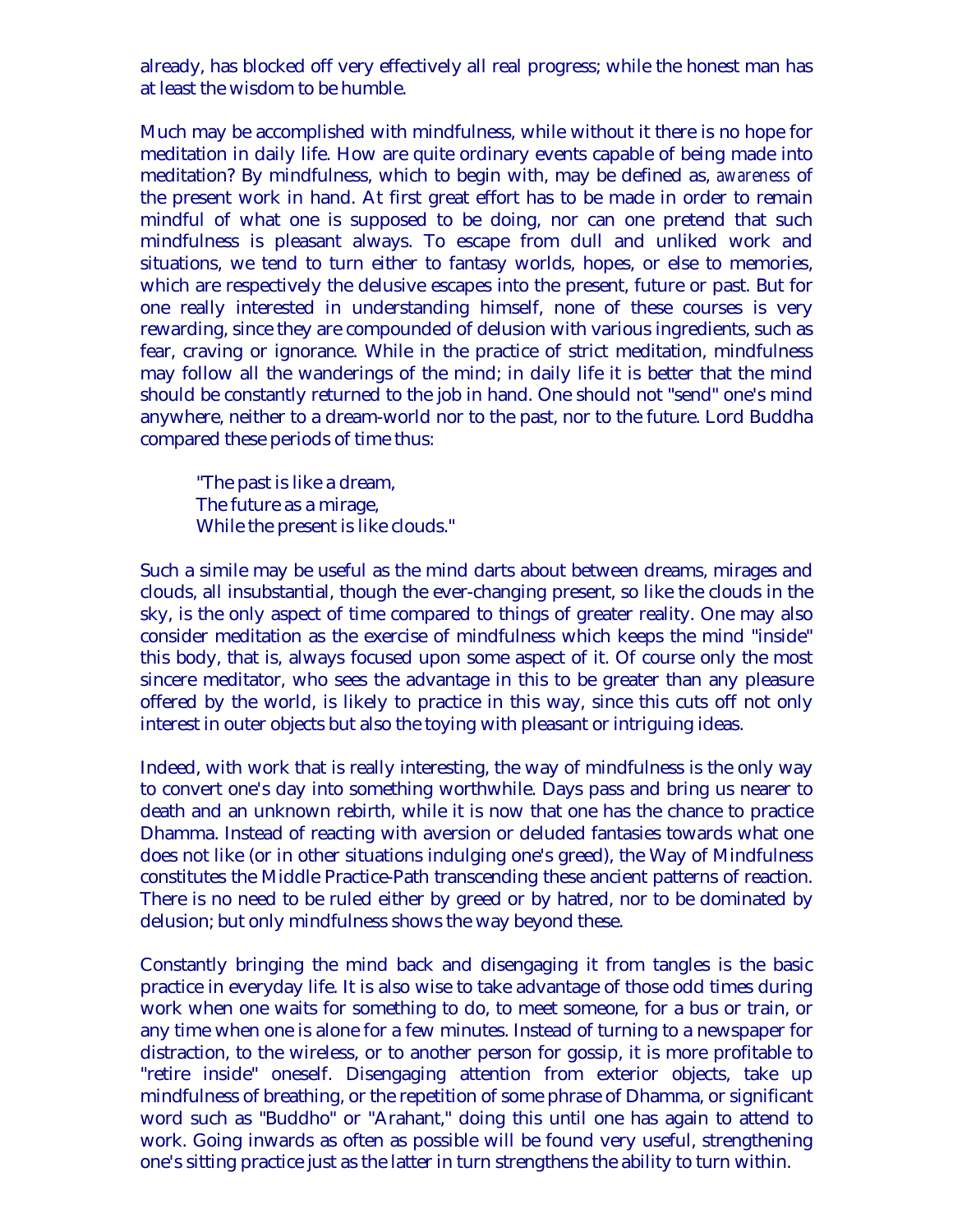Mindfulness of breathing is especially good as a concentration method for use during travel and during the times when one is restlessly expecting a bus or a train. Why be agitated or impatient? A little mindful breathing is just the practice for these moments, since it calms the feverish workings of the mind and the restless movements of the body. One does not have to aimlessly stare out of windows while traveling! Why be a slave of the "eye-dominant" when a little useful practice could take its place? One does not have to listen to the idle chatter of others, so why be a slave to the "ear-dominant"? One cannot shut one's ears, but everyone can withdraw attention to some extent while practicing mindfulness.

It is mindfulness also which helps to bring into focus counteractive contemplations. Lust, for instance, is soon dissipated by thoughts of a decaying corpse. The looks which are bestowed on pretty girls (or handsome man) seem ridiculous when it is thought that old ladies and equally ancient men never attract such desire-filled attention. Only when one sees how lust burns up the one who indulges in it, only then does it seem worth relinquishing.

Similarly gluttony, even in a mild form, can be demolished by contemplating the bodily processes connected with food. Chewed food looks a good deal less palatable then when the same stuff before mixing with spittle was nicely laid out on plates. Vomit is just the same substances in the process of change but does not readily arouse greed. Excrement even if placed on the finest gold plate fails to become attractive — yet this is the remnants of the food so eagerly gorged! By the time that one has contemplated food in these three stages, greed has quite disappeared, and one may take food just as a medicine to preserve the body.

Mindfulness is also responsible for becoming sufficiently aware in a moment of anger to turn the mind to other subjects or persons. It is mindfulness that warns one of an approaching situation where anger may arise, and makes it possible to turn aside and dwell in equanimity, or where the Divine Abidings are well developed, in friendliness.

When envy rears its ugly head, mindfulness gives one presence of mind to know "envy has arisen," and if efforts to arouse gladness with others' joy fail, it is mindfulness that helps one dwell in equanimity, or if all else fails, helps turn attention to other objects.

Lord Buddha has truly said, "Mindfulness, I declare, is helpful everywhere."

The social implications of meditation should be obvious from the above. Those who have the strange delusion that Buddhism is a religion of meditative isolation, offering society no social benefits, should understand that a Buddhist believes society can only be changed for the better, and with some degree of permanence, by starting work on himself. Buddhist ideals of society are expressed in a number of important discourses addressed by Lord Buddha to lay people, and in them the developments of the individual is always stressed as a very necessary factor. The advantages of a society in which there are a large number of those dwelling at peace with themselves need hardly be stressed. The development of wisdom and compassion by one man has its effect in leavening the materialistic dough around him. The Buddhist call is therefore *first* to gain peace in one's own heart, when will follow, quite naturally, peace in the world. Trying to obtain peace the other way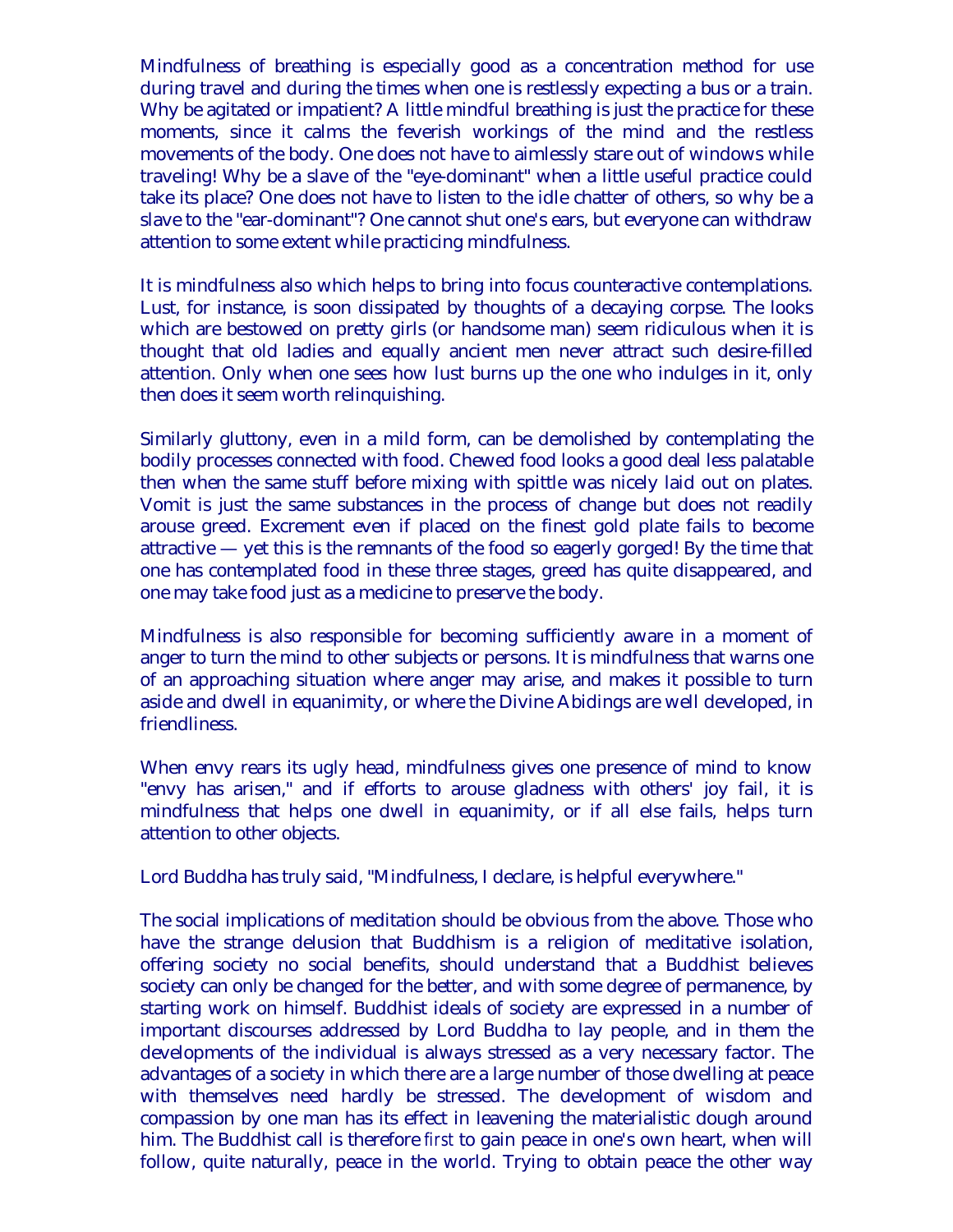<span id="page-8-0"></span>round will never be practical nor produce a lasting peace, for the roots of greed, hatred, and delusion have still a firm grip on the hearts of people. Impractical? Only for those who do not practice. Those who take up the cultivation of mindfulness find out for themselves how it helps to solve life's problems.

Although many journeys to remote and attractive places are now performed with ease, the way leading to Nibbana still needs effort. But if the way is sometimes drear, with mindfulness the only guiding light, at least from reflection one knows that the goal is glorious and of great worth, not only for oneself but for others as well.

#### **Divine Abidings and their Perfection (Brahmávihara)**

The way to that goal leads through what are called the Divine Abidings,[4](#page-19-0) which train the deep-rooted emotions from being unskillful into the skillful way of the Dhamma. As had already been emphasized above, the aim of oneself as of all beings, is to gain happiness-producing conditions. Therefore one must act in such a way that happiness will result from one's actions. One should, in this case, treat others as they would wish to be treated, for every living being is dear to itself, and wishes its own welfare and happiness. One cannot expect to have an isolated happiness arising from no cause or from itself, nor can happiness be expected if one maltreats other beings, human or otherwise. Every being desires life and is afraid of death, this being as true of ourselves as of other creatures.

Only a man who constantly leads an upright and compassionate life is really dear to himself, for he does actions which are of great profit, of great happiness. Other people, although they think that they are dear to themselves, are really their own worst enemies, for they go about doing to themselves what only an enemy would wish for them.

Good conduct depends on a well-trained mind which has gradually been freed from the clutches of greed, hatred and delusion. To hold one's neighbor as dear as one should truly hold oneself, is easily said but with difficulty done. It is the particular merit of Lord Buddha's teachings that they always point out how a method is to be translated into experience, the method here being the mental training of the Divine Abidings. When we say "mental," this word should be understood not in the narrow sense of the intellectual processes, but rather to include the full range of the mindand-heart, intellect and emotions.

There are four states of Divine Abidings: friendliness, compassion, gladness and equanimity. These, especially the first, are very popular meditations in Buddhist countries. What follows is a short explanation of each.

Friendliness *(metta)* is an unselfish love which can be extended to everyone. This becomes easy once one has gained the meditative absorptions, when the quality of friendliness becomes an integral part of one's character. In the normal way of things, people only "love" the few people to whom they are especially attached by ties of family, etc. Such is love with sensual attachment, a limited love, and those outside that love are either ignored or disliked. Sensual love, then, is not only linked to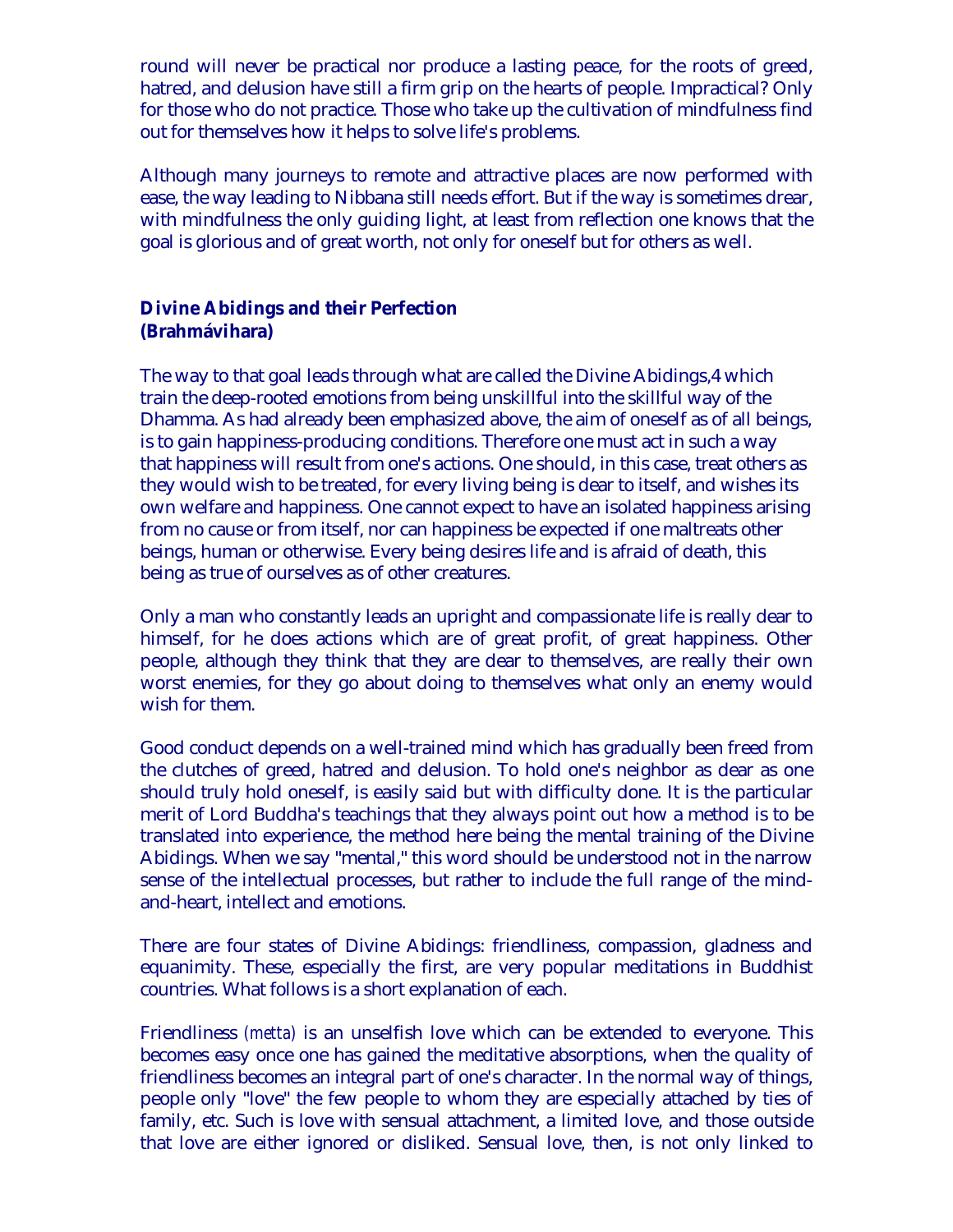attachment (greed), but also to hatred and delusion, so that the person who is content with this love pays a heavy price for it. A love without attachment is scarcely conceivable to many people, but such love is much superior to the former; being without attachment it can become infinite and need not be confined to this or that group of beings. As it can be made infinite, leaving none outside it, there is no question of the three roots of unskill being linked with it.

Friendliness can be developed gradually in one's meditation period every day, *but if it is really effective* it must show in one's daily life. It makes life easier by turning persons whom one formerly disliked or hated into, at the beginning, those whom one disregards, and then as one's practice becomes stronger, into objects for the arising of loving-kindness. It is Lord Buddha's medicine for the disease of hatred and dislike. Finally, one is warned that it has two enemies: the "near" one is sensual attachment, often miscalled "love," while the "far" enemy to its development is hatred. In the development of friendliness one must beware of these two.

*Compassion (karuna)* is taking note of the sufferings of other beings in the world. It overcomes callous indifference to the plight of suffering beings, human or otherwise. Likewise, it must be reflected in one's life by a willingness to go out of one's way to give aid where possible, and to help those in distress. It has the advantage of reducing one's selfishness by understanding others' sorrows. It is Lord Buddha's medicine for cruelty, for how can one harm others when one has seen how much they have to suffer already? It has also two enemies: the "near" one is mere grief; while its "far" enemy is cruelty.

*Gladness (mudita)* is to rejoice with others over their success, gains, happiness. It overcomes the grudging attitude to others, and the envy which may arise on hearing of others' joy. It must show in one's life as a spontaneous joy at the very time when one learns that other people have some gain or other, material or immaterial. It has the advantage of making one open-hearted towards others, and does away with secretiveness. A person who develops gladness attracts many friends who are devoted to him, and with them and others he lives in harmony. It is Lord Buddha's medicine for envy and jealousy, which it can inhibit completely. The two enemies of gladness are the merely personal happiness of reflecting on one's own gains — this is the "near" enemy; while the "far" one is aversion to, or boredom with, this gladness.

*Equanimity (upekkha)* is to be developed to deal with situations where one should admit that it is beyond one's powers to change them. It overcomes worry and useless distraction over affairs which either do not concern one or else cannot be changed by oneself. It is reflected in one's life by an ability to meet difficult situations with tranquillity and undisturbed peace of mind. The advantage to be seen in its development is that it makes one's life more simple by disengaging from useless activity. It is Lord Buddha's medicine for distraction and worry, and its enemies are mere indifference, which is the "near" one; while greed, and its partner resentment, which involve one unskillfully in so many affairs, are its "far" enemies.

The mind well-practiced in these four virtues, and then well-trained by their use in daily life, has already gained very much.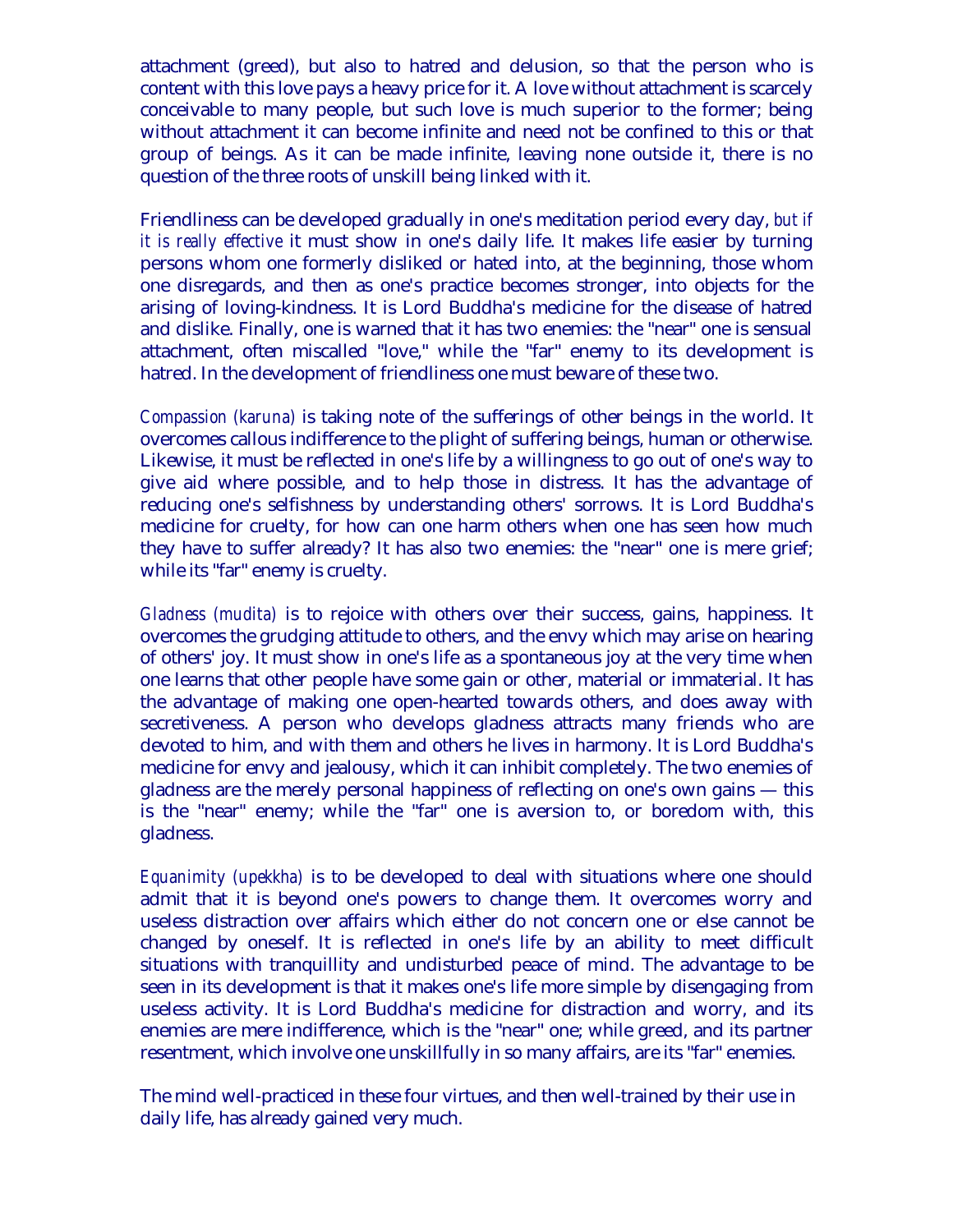<span id="page-10-0"></span>Three of the perfections *(parami)*, or qualities, practiced by many Buddhists who aspire to enlightenment may also be outlined here, as they too have an intimate bearing on the practice of meditation.

#### **Patience and its Perfection** *(Khanti-parami)*

Patience is an excellent quality much praised in Buddhist scriptures. It can be developed easily only if restlessness and hatred have already been subdued in the mind, as is done by meditation practice. Impermanence, which has the tendency to make one rush around and thus miss many good chances, results from the inability to sit still and let things sort themselves out — which sometimes they may do without one's meddling. The patient man has many a fruit fall into his lap which the go-getter misses. One of them is a quiet mind, for impatience churns the mind up and brings with it the familiar anxiety-diseases of the modern business world. Patience quietly endures — it is this quality which makes it so valuable in mental training and particularly in meditation. It is no good expecting instant enlightenment after five minutes practice. Coffee may be instant, but meditation is not, and only harm will come of trying to hurry it up. For ages the rubbish has accumulated, an enormous pile of mental refuse, and so when one comes along at first with a very tiny teaspoon and starts removing it, how fast can one expect it to disappear? Patience is the answer, and determined energy to go with it. The patient meditator really gets results of lasting value; the seeker after "quick methods" or "sudden enlightenment" is doomed by his own attitude to long disappointment.

Indeed, it must soon become apparent to anyone investigating the Dhamma, that these teachings are not for the impatient. A Buddhist views his present life as a little span perhaps of eighty years or so, and the latest one so far of many such lives. Bearing this in mind, he determines to do as much in this life for the attainment of Enlightenment as possible. But he does not overestimate his capabilities; he just quietly and patiently gets on with living the Dhamma from day to day. Rushing headlong at Enlightenment (or what one thinks it is), like a bull in a china shop, is not likely to get one very far, that is unless one is a very exceptional character who can take such treatment, and most important, one who is devoted to a very skillful master of meditation.

With patience one will not bruise oneself, but will go carefully step by step along the way. We learn that a Bodhisatta is well aware of this, and that he cultures his mind with this perfection so that it is not disturbed by any of the untoward occurrences common in this world. He decides that he will be patient with exterior conditions not to be upset when the sun is too hot or the weather too cold. Not to be agitated by other beings which attack his body, such as bugs and mosquitoes. Neither will he be disturbed when people utter harsh words, lies or abuse about him, either to his face or behind his back. His patience is not broken even when his body is subjected to torment, blows, sticks and stones, tortures, and even death itself; he will endure these steadily, so unflinching is his patience. Buddhist monks also are advised to practice in the same way.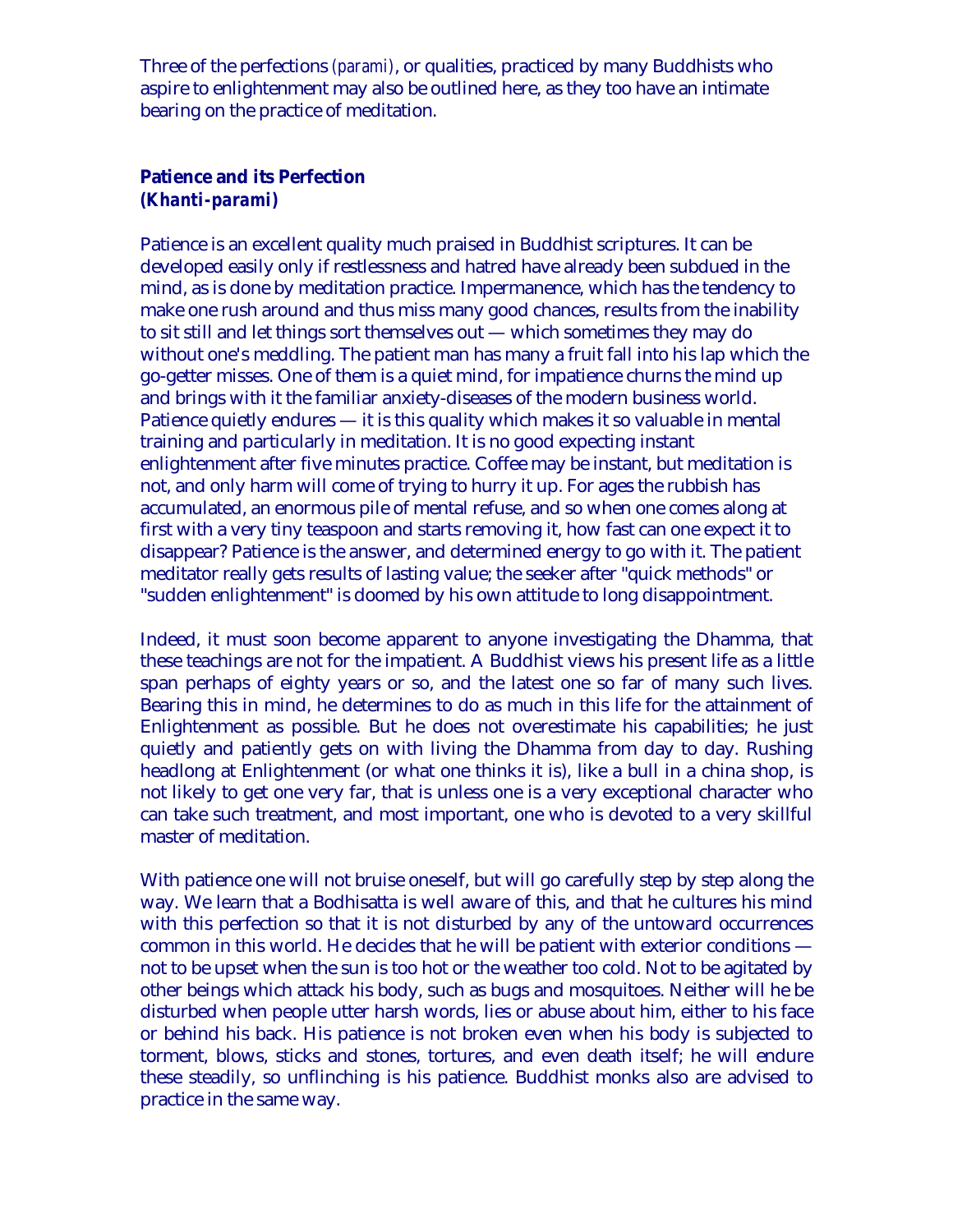<span id="page-11-0"></span>In Buddhist tradition the perfection of patience is rather better known than some of the others. This is because a quite outstanding Birth Story illustrates it. The Khantivadi (Teacher of Patience) Birth Story[5](#page-19-0) should be read many times and made the object of deep and frequent reflections. Only an exceptionally noble person, in this case Gotama in a previous life, when he was called the Patience-teaching Rishi, can gently exhort a raging and drunk monarch, who out of his jealous anger, is slowly cutting that person's body to pieces. Such nobility did the Bodhisatta have and such nobility, steadfast endurance, and gentleness, is required of all who would try to reach the goal of Enlightenment.

#### **Energy and its Perfection** *(Viriyáparami)*

Just as Enlightenment is inconceivable unless a person has patience, so it is not attainable without effort being made. The Dhamma never encourages the doctrine of fatalism, and true Buddhists never think of events as being rigidly predetermined. Such fatalism is combated by mindfulness and by energy itself. This perfection is the counterpart of the previous one, and balanced by practice, they ensure that the sincere Buddhist neither passively accepts what he should combat nor rushes around to the disturbance of himself and others when he should have patience. By way of warning it may be mentioned here that in the Buddhist world can be found a number of "methods" which seem to promise the riches of Dhamma all in no time. One hears such remarks as, "What's the use of books and study?" Or even, "The development of calm is a waste of time! One should only develop insight." Such lopsided approaches do not reflect the wisdom of Lord Buddha, who taught time and again the necessity of a balanced development of mind. Books and their study are useful to some people who wish to gain a good background of what Lord Buddha really said, before taking up more intensive practice. As for the other assertion, no real insight (only delusive ideas) will arise to the person whose mind has no experience of calm. Such views as these, which are usually based on some peculiar experience of those "teachers" who originate them, are apt to mislead many, since the craving for quick results coupled with the dislike of the necessary hard work, are easily stirred up. There must be patience to accept that the conditions required for success of meditation (as outlined here) have to be fulfilled, and the only result if failing to do so, is straying off the Way. The meditator applies himself steadily to whatever task he has in hand and, coming to the end of it, does not feel tired at all but straightaway takes up a new objective.

It is interesting in this respect that tiredness is of two kinds: that relating to physical exhaustion; and the other kind which is mentally induced and involves the unskillful factors of sloth and torpor. While the former is of course unavoidable, the latter occurs only when the unskillful root of delusion (or dullness) becomes predominant in the mind. This happens when there is a situation which is unpleasant to "me," unwanted, and from which "I" want to escape. People complain that they become much more tired sitting in meditation while practicing intensively than they do when, say, they do a bit of heavy reading. When the self feels threatened by a self-revealing event, then this self, rooted in unknowing, throws up a dense fog of torpor proceeding from the root of delusion. On the other hand, many who have practiced much meditation remark that they do not have to sleep so long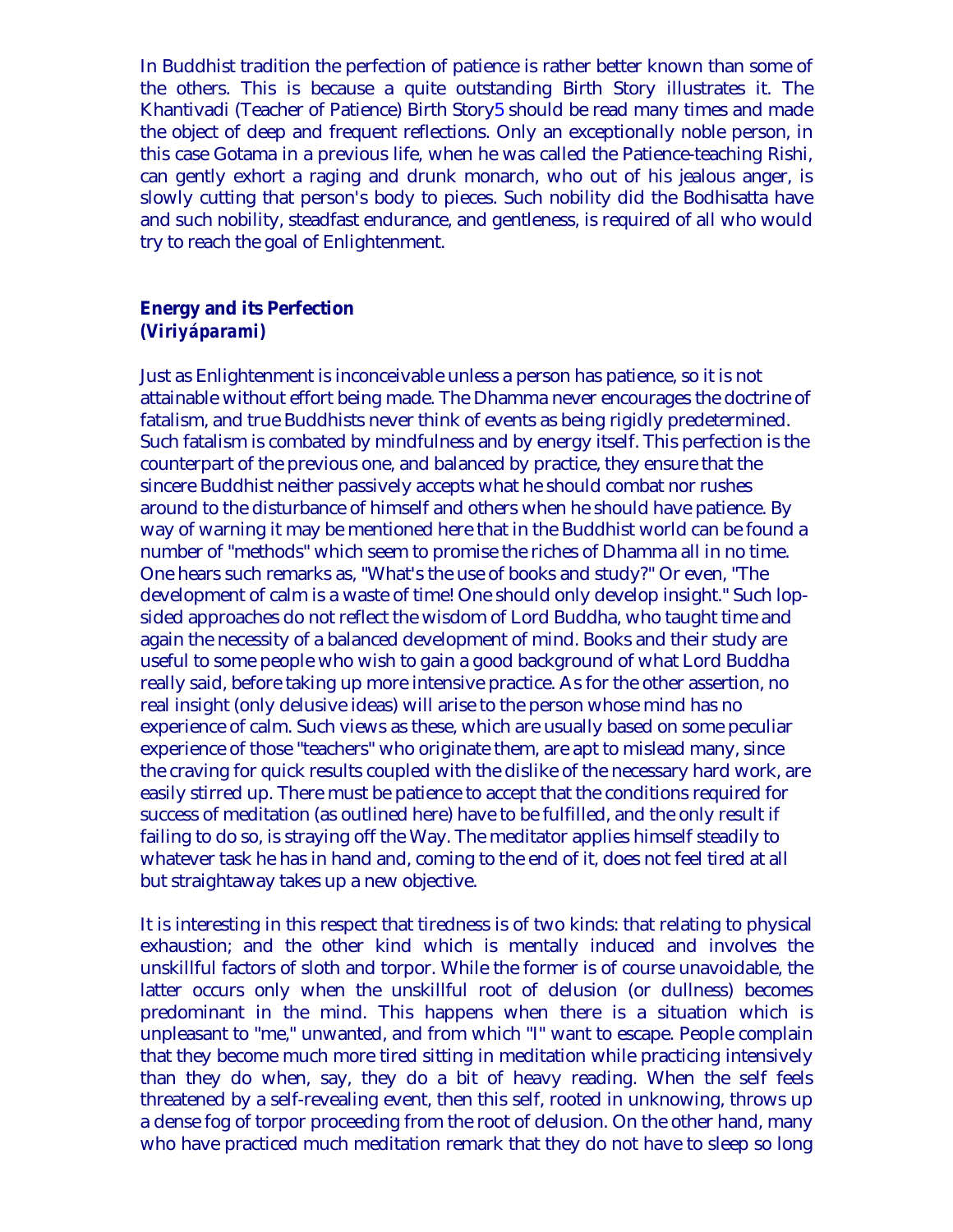<span id="page-12-0"></span>as they did formerly, while energy, when it becomes a perfection as practiced by the Bodhisatta, is quite natural and unforced.

This perfection is illustrated by the story of the caravan-leader who saved the merchants, men and animals entrusted to his care, by vigorous action. When others would have given themselves up to death since the caravan had taken a wrong course in the desert and all supplies were exhausted, their leader forced one of them to dig for water, which he found. In this way, in a previous life did Gotama, as the caravan-leader, make effort not only for his own life but also for the welfare of others. Monks are also referred to as "caravan-leaders" in several places in Pali scriptures, showing that it is not only Lord Buddha or a Bodhisatta who is able to guide others. If we deal energetically with our own training then we too have energy for the advancement of others. Many other stories like the above could be found in Buddhist works showing how necessary is energy, from which spring persistence and determination for the seeing of the truly real, Nibbana.

#### **Collectedness and its Perfection** *(Samadhi-parami)*

Bearing in mind the meanings of this word together with such specialized terms as (mind-) development *(bhavana)*, absorption *(jhana*), insight *(vipassana)*, onepointedness *(ekaggata),* and meditaton exercise (kammatthana), we may now examine what constitutes perfected collectedness. What especially marks off the good Buddhist's practice, whether he be a Bodhisatta or not, from that of an ordinary meditator (in any religion), is that the latter will most likely become firmly attached to the delights occurring in the upper reaches of the sensual realm, or to the pure joys of the realm of form and, as a result, come to birth in one of these heavenly states. If one gets oneself trapped in one of these bourns, where pleasures and joys are great and sufferings but little, then it is unlikely that one will be able to generate the energy necessary for the perfection of wisdom. Therefore, the good meditator tries to become proficient in the absorptions (so that he can enter them when he likes, and emerge when he likes), while not being attached to them. But one should note that this applies only to the skilled meditator who has already obtained the absorptions. If one has not reached to these levels, then ardent aspiration, not detachment, will be the correct attitude.

After these absorptions have been attained, they may be reviewed as impermanent, unsatisfactory and devoid of self or soul (*aniccam, dukkham, anatta)*, at which time detachment from them will naturally arise and insight *(vipassana)* be experienced. The absorptions (and the powers which may arise in connection with them) are thus, in the Buddhist way of training, never an end in themselves but are always used to promote insight and wisdom, which arise when the collected mind is set the task of examining the mind and body in order to know completely their characteristics.

A story which brings out the meaning of this perfection is told of Kuddalamuni's life. His name means the Mattock sage and he was thus called because of the difficulty he experienced in freeing himself from attachment to his mattock. Several times leaving his house with intent to meditate in the forest, he was dragged back by the memory of his mattock and his old occupation of farming. One day, reflecting on the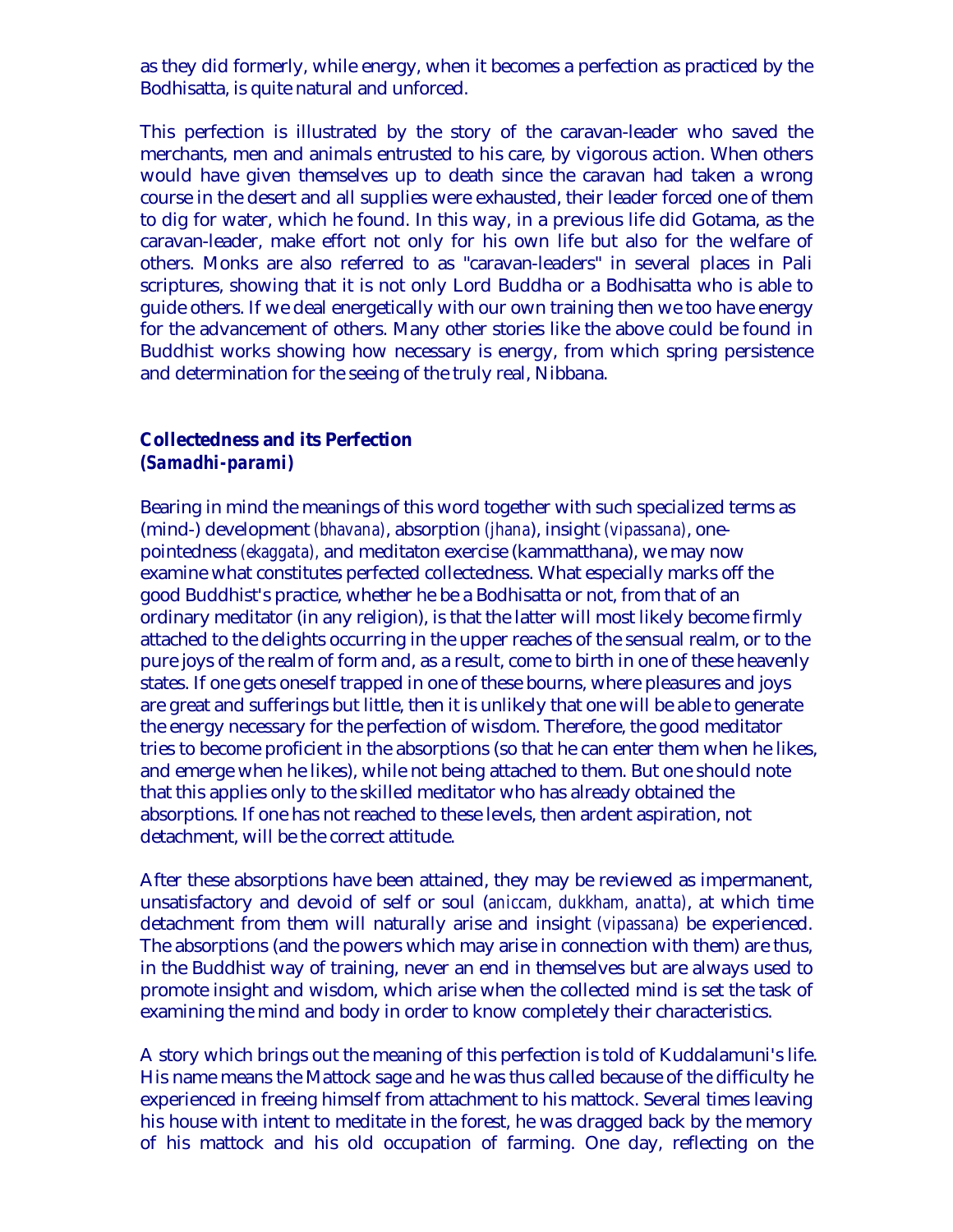<span id="page-13-0"></span>inconstancy with which he pursued meditation, he took his mattock and, whirling it round his head, sent it spinning into the depths of the nearby Ganges. Having done this, he burst out in a great cry of joy. The local rajah who was passing that way with his army, sent a man to enquire why this farmer was so joyful, to which the sage replied by relating his experience. The rajah and many others were much impressed by his reply, and some followed him to take up a meditative life in the forest; after which, we are told, all passed away to experience life in the realm of form. The Mattock-sage, who was none other than Gotama in a past life, exhibited even then another aspect of the perfection of meditation: the ability to train others in meditation after gaining proficiency in it oneself.

Finally, we may add brief notes on some of the dangers to meditation practice.

#### **Dangers to Meditation**

While the number of ways a meditator may go astray is legion, the few mentioned below deserve a special mention due to their common occurrence. First, a danger that cannot be stressed enough is the lack of right motivation for the practice of meditation. When the Eightfold Path is described, in its "wisdom" section, standing next to the (at first) intellectual right understanding, comes right motivation, thus emphasizing that the emotional roots underlying practice of the Way must be skillful ones: those connected with renunciation (non-greed), goodwill (non-hatred) and non-violence are mentioned. If one approaches Buddhist meditation with neither right understanding regarding *dukkha* and its cessation, nor with right motives, then one's meditation is liable to seriously astray.

There have, for instance, been those who took up meditation as a way to invest themselves with power, so that they could easily sway or hypnotize disciples. Others have seen it as a quick way to gain both disciples and riches. Fame may also be an unworthy motive. All these, as motives for playing with meditation, may easily lead the unwary into illness, and sometimes mental unbalance. There is nothing worse in Buddhist meditation, where a person's own sure experience is of paramount importance, than a half-baked disciple who sets himself up as a master.

This obviously leads on to a further danger — that of pride, of which there are several forms. One such is the pride of the person who has seen manifestations of light during meditation, and supposes this to be the sign preceding mental absorption. Then there is the pride of one who touches on a mental absorption if only for an instant and as a result assumes that he has become a Noble One, and this can be a very powerful factor in convincing himself if not others. Quite ordinary people who take up meditation may beware of the common "holier-than-thou" attitudes: "I make an effort, whereas you . . .," or, *"I meditate* every day, whereas you . . ." Pride is a great obstacle to any progress, and while it is only a Buddha or arahant who is entirely rid of it, everyone should have the mindfulness to check it.

Related to this is the danger for the person who always looks for so-called progress. He is sure that he is making "progress" because in meditation he sees lights, hears sounds, or feels strange sensations. He becomes more and more fascinated by these as time goes by, and gradually forgets that he started with the aspiration to find the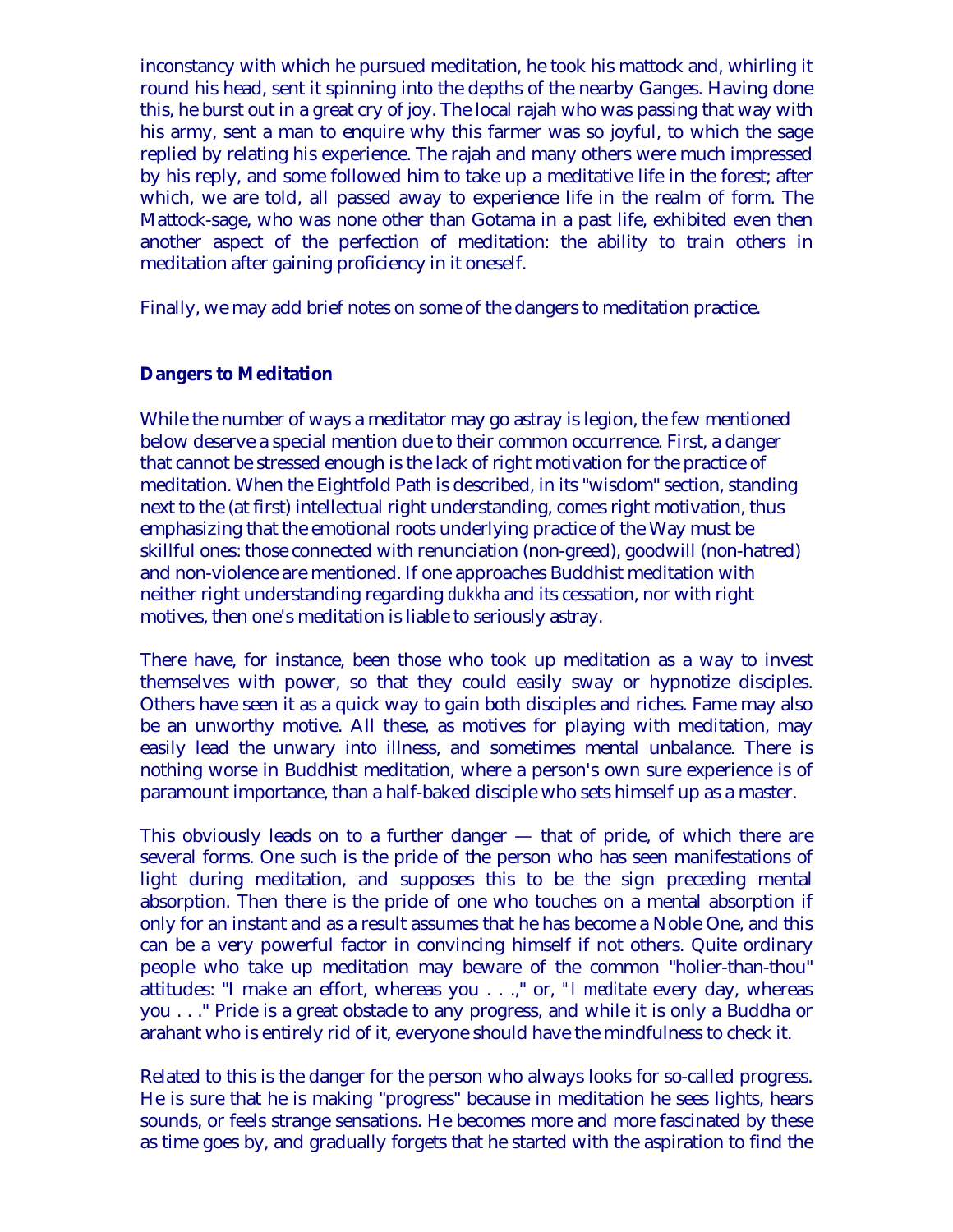way to Enlightenment. His "meditation" then degenerates into visions and strange happenings, leading him into the realms of occultism and magic. There is no surer way for a meditator to become entangled than this way. Fascinating though all such manifestations may be, they should be rigorously cut down by resorting to bare attention, never permitting discursive thought regarding them, and thus avoiding these distractions.

Among "visions" which one may see, whether they be internal (produced from one's own mind) or external (produced by other beings), there may be for some meditators an experience of the fearful, such as the sight of one's own body reduced to bones or inflated as a rotting corpse. If such an experience occurs, or others of a similar nature, one should withdraw the mind from the vision immediately, supposing that one has no teacher. Visions of the fearful variety which occur to some people may be very useful if rightly employed, but without a teacher's guidance they should be avoided.

Another danger is trying to meditate while one is still too emotionally insecure, unbalanced or immature. An understanding of the value of meritorious deeds or skillfulness will come in useful here. As merit purifies the mind, it will be an excellent basis for mind-development, and both the ease with which absorptions are gained and the ease with which insight arises are to some extent dependent upon merit. Meritorious deeds are not difficult to find in life. They are the core of a good Buddhist life: giving and generosity, undertaking the precepts, help and service to others, reverence, listening whole-heartedly to Dhamma, setting upright one's understanding of Dhamma — all these and more are meritorious deeds which bring happiness and emotional maturity. *Merit*, one should always remember, *opens doors everywhere*. It makes possible, it makes opportunities. To have a mind at all times set upon making merit, is to have a mind that may be trained to develop absorptions and insight.

Obviously it follows that to try to practice meditation while all the time retaining one's old cravings, likes and dislikes is, to say the least, making one's path difficult if not dangerous. Meditation implies renunciation, and no practice will be successful unless one is at least prepared to make efforts to restrain greed and hatred, check lust, and understand when delusion is clouding the heart. How far one carries renunciation and whether this involves outward changes (such as becoming a monk or nun), depends much on a person and his circumstances, but one thing is sure: inward renunciation, an attitude of giving-up with regard to both unskillful mental events and bodily indulgence, is absolutely essential.

Often connected with the above dangers is another, to be seen in cases where a man suddenly has an opportunity to undertake a longer period of meditation practice. He sits down with the firm resolve, "Now I shall meditate," but though his energy is ever so great and though he sits and sits and walks and walks, still his mind is disturbed and without peace. It may well be that his own strong effort has much to do with his distractions. Moreover, he has to learn that it is necessary to meditate knowing the limitations of his character. Just as any other worker who knows the limits of his strength and is careful not to exhaust himself, so is the able meditator careful. With mindfulness one should know what are the extremes, of laziness and of strain, to be avoided.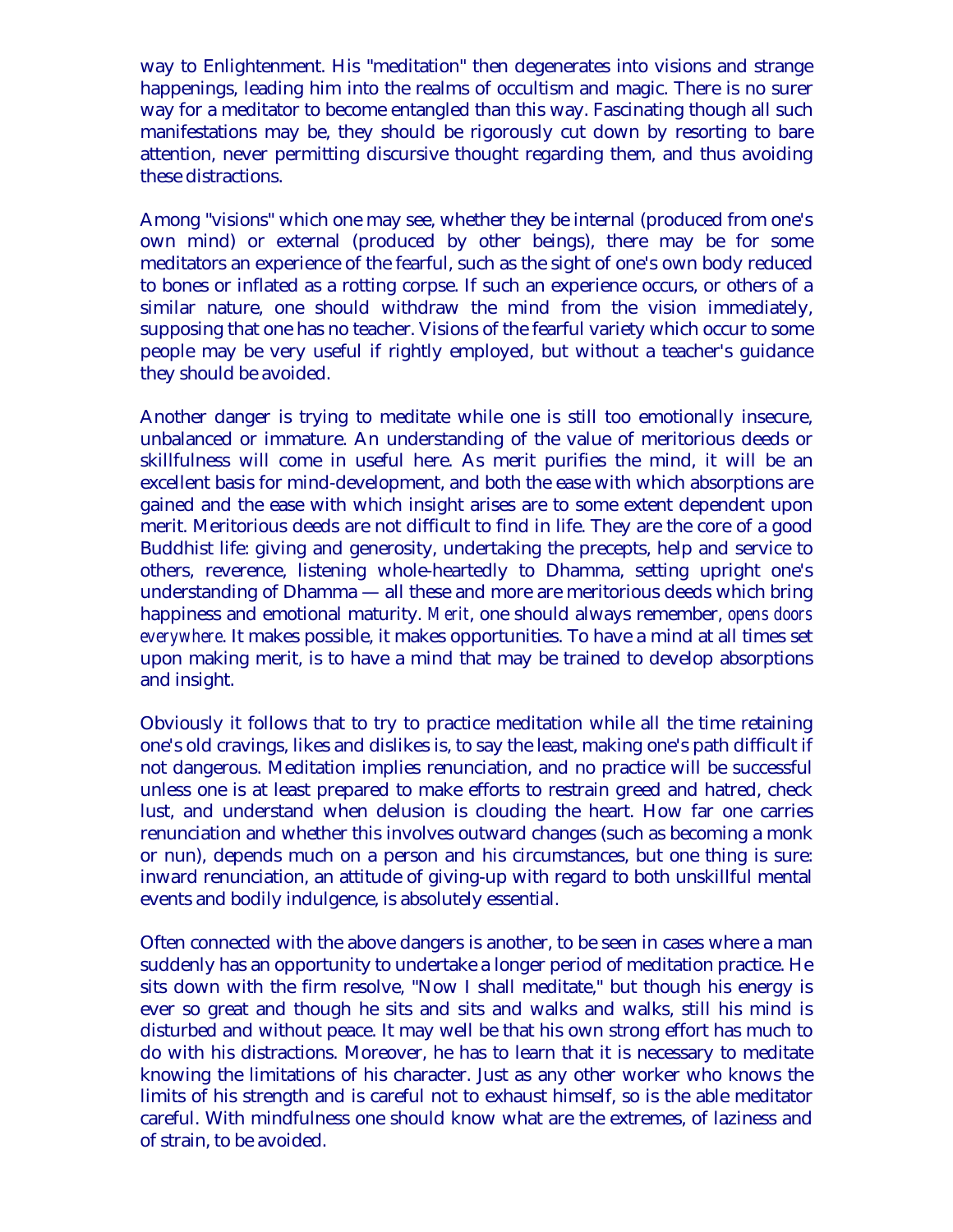<span id="page-15-0"></span>It is through straining or forcing meditation practice that many emotionally disturbed states arise. Sudden bursts of intense anger all over insignificant trifles, fierce cravings and lusts, strange delusions and even more peculiar fantasies can all be produced from unwisely arduous practice.

With all these dangers it is a skilled teacher who is most necessary to give advice, so that these and other wrong turnings are avoided and one keeps straight along the way to Nibbana. Those who are without a teacher should proceed with utmost caution, making sure that their development of mindfulness is very good indeed. If they are mindful and see that despite their efforts, their meditation practice is making no real difference to their lives in terms of greater internal peace, or externally in relation to others, then it should be apparent that something is wrong. Meditation may be laid aside for some time while making efforts to contact a genuine source of information, preferably a living meditation master, in the meantime giving due attention to unsolved moral problems, which until sorted out will not permit the mind to develop; and making a great effort to live one's life according to Buddhist standards. When quite basic matters of this sort are neglected, one cannot hope to make much progress upon the Middle Practice-Path.

# **Appendix 40 Meditation Exercises as listed in the** *Path of Purification*

If one has no meditation teacher from whom one may request a meditation subject, then one has to rely upon one's knowledge of one's character in order to prescribe for oneself a suitable meditation. There are forty meditation exercises (kammatthana) noted by the great teacher Buddhaghosa as being suited to certain types of character. For the purposes of meditation, he considers six characters: faithful, intelligent, and speculative (in which the skillful roots of non-greed, nonhatred and non-delusion are variously dominant); and greedy, hating, and deluded (in which greed, hatred and delusion, the unskillful roots, are dominant). The trouble here is twofold: firstly, very few "pure" types can be found, most people being mixtures of two or more of them — and moreover ever-changing mixtures; and secondly, it is rather difficult to judge which class one's character belongs to since one's own delusion and pride are apt to blur one's judgments. This is but one small matter in which the value of the meditation teacher may be discerned very easily. One may learn much about oneself, however, by being mindful at the time when some unexpected event takes place. At that time one can spot one's reaction and the stains which are present in the mind. Later judgments are not worth very much, since by that time the mind has got round to self-justifications, and other kinds of distortions of the original event.

Below is given the list of the forty meditation exercises with some notes upon their practice, the characters which are benefited, and the types of stains combated by them. The most widely used meditation exercises are starred (\*).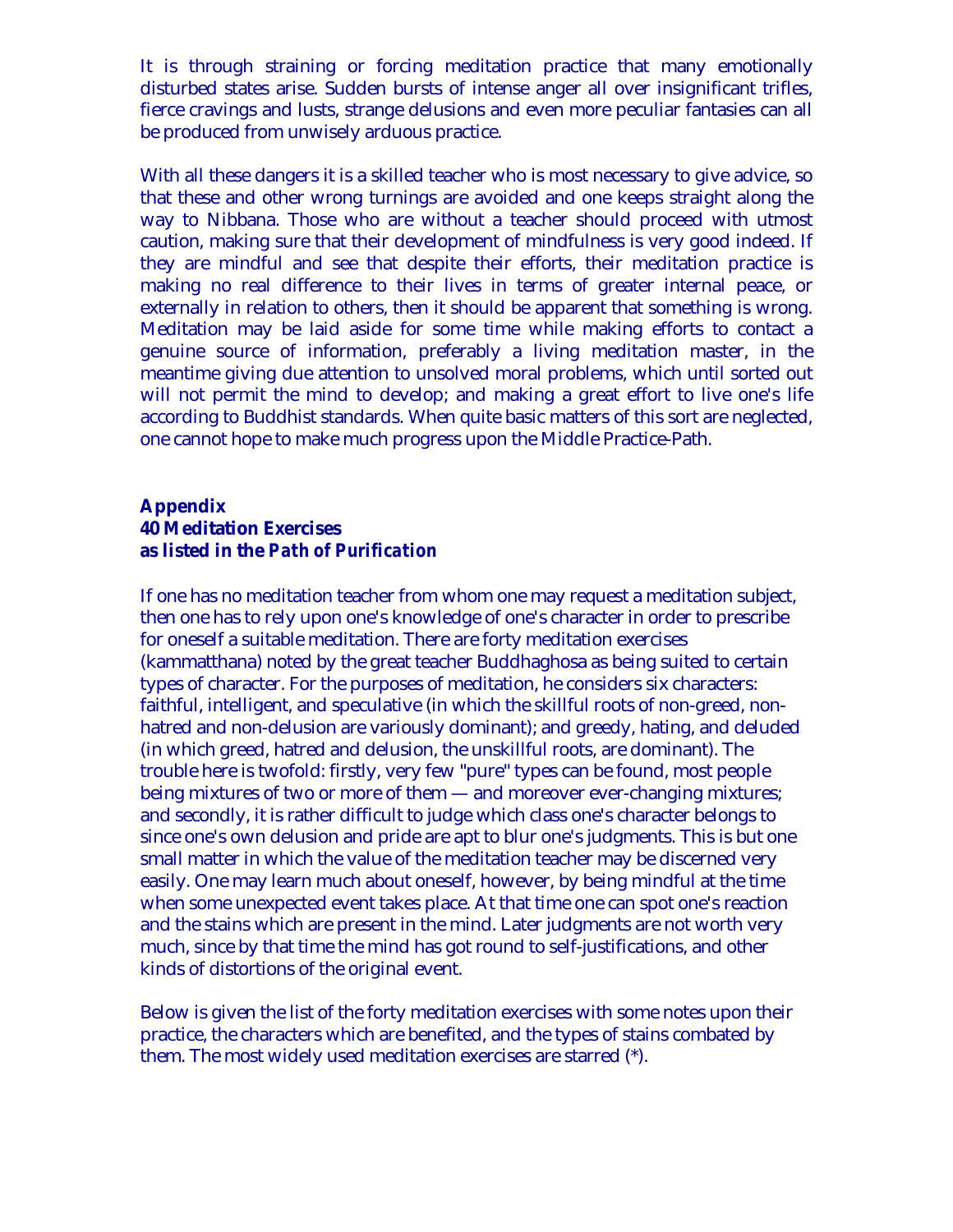## **Ten Kasinas (spheres, lit: totalities)**

1. earth 2. water 3. fire 4. air 5. blue 6. yellow 7. red 8. white 9. light \* 10. limited space

5-8 recommended for the practice of hate characters because of their pure, pleasing colors.

Apart from the possible exception of 5-8, no special moral stain is counteracted by these ten kasinas. As they are to be developed through the eye, they will not be very suitable for anyone with weak sight (according to Buddhaghosa).

The only one of the ten kasinas which seems to be practiced much these days is that of light, which some people find arises quite naturally when they begin to concentrate the mind. While Acariya Buddhaghosa's explanations in Path of Purification tend to stress the importance of using exterior supports for practice (the making of the earth kasina is very minutely described), whenever the writer has heard of them being employed (in Thailand), they are always in the nature of visions (nimitta) arising internally and being developed from this basis. It appears that contemplations of an exterior earth, etc. kasina is unknown in Thailand.

#### **Ten Kinds of Foulness** *(asubha)*

- 11. the bloated (corpse) counteracting delight in beauty of proportions
- 12. the livid... beauty of complexion
- 13. the festering... scents and perfumes
- 14. the cut-up... wholeness or compactness
- 15. the gnawed... well-fleshed body
- 16. the scattered... grace of limbs
- 17. the hacked and scattered... grace of body as a whole
- 18. the bleeding... ornaments and jewelry
- 19. the worm-infested... ownership of the body
- 20. the skeleton... having fine bones and teeth

11-20 recommended for *greed* characters.

These and similar lists in the Satipatthana Sutta reflect the time when disposal of corpses upon charnel-grounds was common. Now, however, even in Buddhist lands they are difficult to find, let alone in Western countries. Teachers in Thailand at the present time stress that one's own body is to be seen in these ways as a vision (nimitta) arising in the course of mind-development. As these can be fearful, one should have the instruction of a skilled teacher for dealing with such visions, when they can be of great advantage. It may be stressed here that there is nothing morbid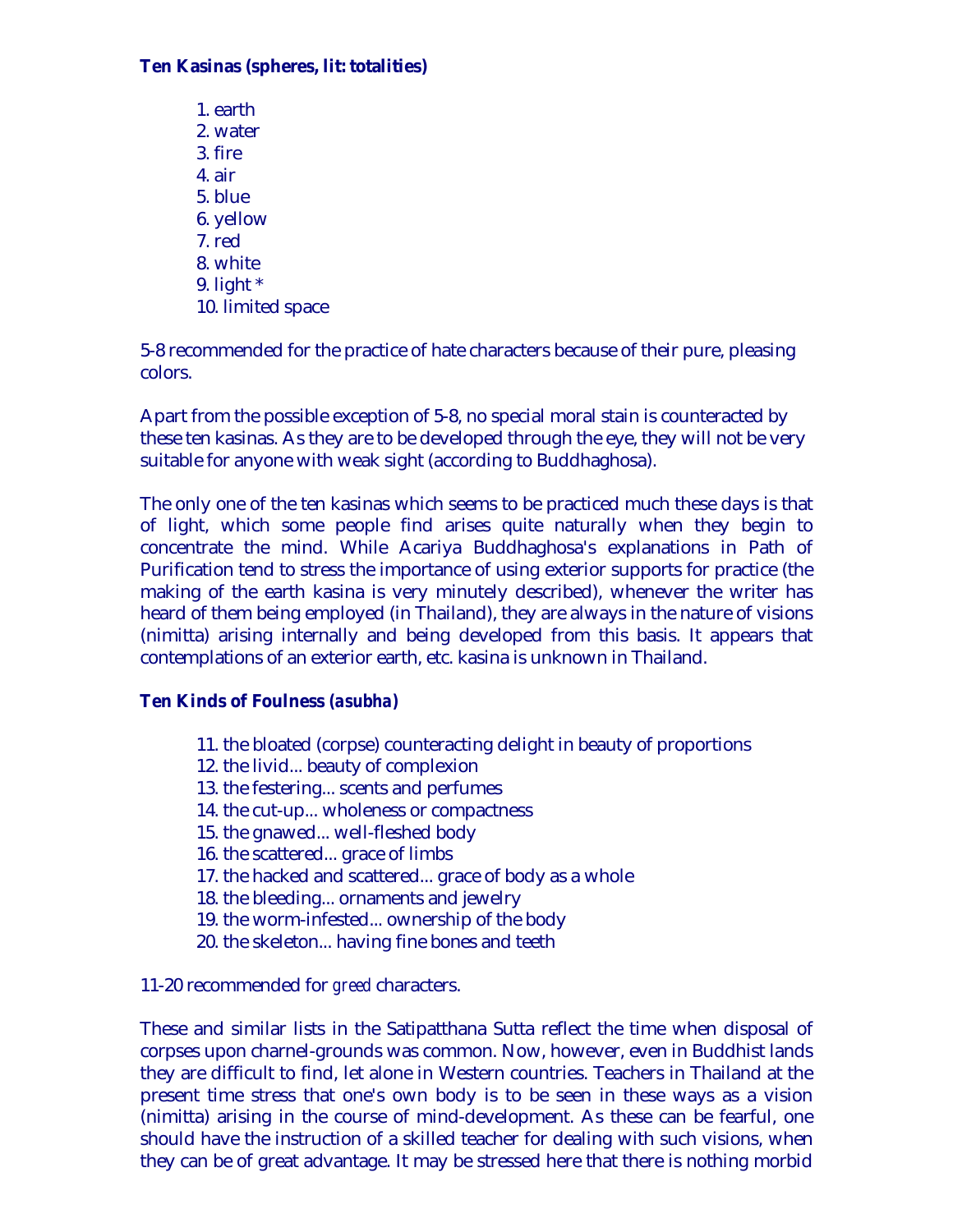<span id="page-17-0"></span>in contemplating such sights, interior or exterior, as these. The body's decay is just something natural, but normally it is not seen because people do not like to admit this. Instead of facing bodily decay and bringing it out into the open, dead bodies are even made to look attractive by embalmers and cosmeticians; and where this cannot be done, they are stowed away in beautiful coffins with bright flowers, etc. Buddhist training makes one look squarely at those aspects of life which normally (that is, with craving) are not considered "nice," and makes one calmly face them in respect of one's own mind and body.

#### **TenReflections** *(anussati)*

- 21. upon the Buddha \*
- 22. " the Dhamma
- 23. " the Sangha
- 24. " virtue *(sila)* .... {counteracts the stain *(kilesa)* of bad conduct *(duccarita)*}
- 25. " generosity .... {counteracts meanness *(macchariya*)}
- 26. " celestials .... {counteracts scepticism *(vicikiccha*)}
- 27. " death .... {counteracts laziness}
- 28. " body \* .... {counteracts lust & sensuality *(kamáraga*)}
- 29. " breathing \* .... {counteracts delusion, worry}
- 30. " peace .... {counteracts disturbance}
- 21-26 recommended for *faith* characters
- 27 " " *intelligent* characters
- 28 " " *greedy* characters
- 29 " " *deluded*/speculative characters
- 30 " " *intelligent* characters

This group of ten has a more miscellaneous character than the previous two groups. In practicing the first three recollections (21-23) one recited the lists of qualities of each one of these.[6](#page-19-0) Or if the mind does not become concentrated in this way, one chooses one particular quality and recites that silently and continuously (such as "Buddho" or "Araham"). Rosaries are used in some places in connection with practice of this sort. The recollections on virtue and generosity are specially good to cultivate in one's old age. One reviews all the meritorious deeds *(puñña)* made by one in the course of life, and recollecting them the mind becomes tranquil and happy, and having such a mental state at the time of death, one is sure to be reborn in very favorable surroundings. One cannot recollect the celestials *(deva)* except by hearsay unless one has seen them. This practice is suitable for those who have increased the range of their minds and so have made contact with other more subtle beings. Death may be recollected by *intelligent* characters since they will not be frightened at the prospects which this practice opens up. It is a great incentive to practice now when one does not know whether even one second from hence, one will be alive. The twenty-eighth recollection — on the body — is for *greedy* characters, who need to develop dispassion regarding the body. This is achieved by the analysis of the body into thirty-two unbeautiful parts, and then by selecting one or more of these and examining it. However, this practice comes to perfection when with insight the body is illuminated and its various components are clearly seen and their nature understood. The mindfulness of breathing is recommended for calming and clearing the mind, and a person of almost any temperament may practice it with benefit, though great care is needed in the subtler ranges of this exercise. The breathing is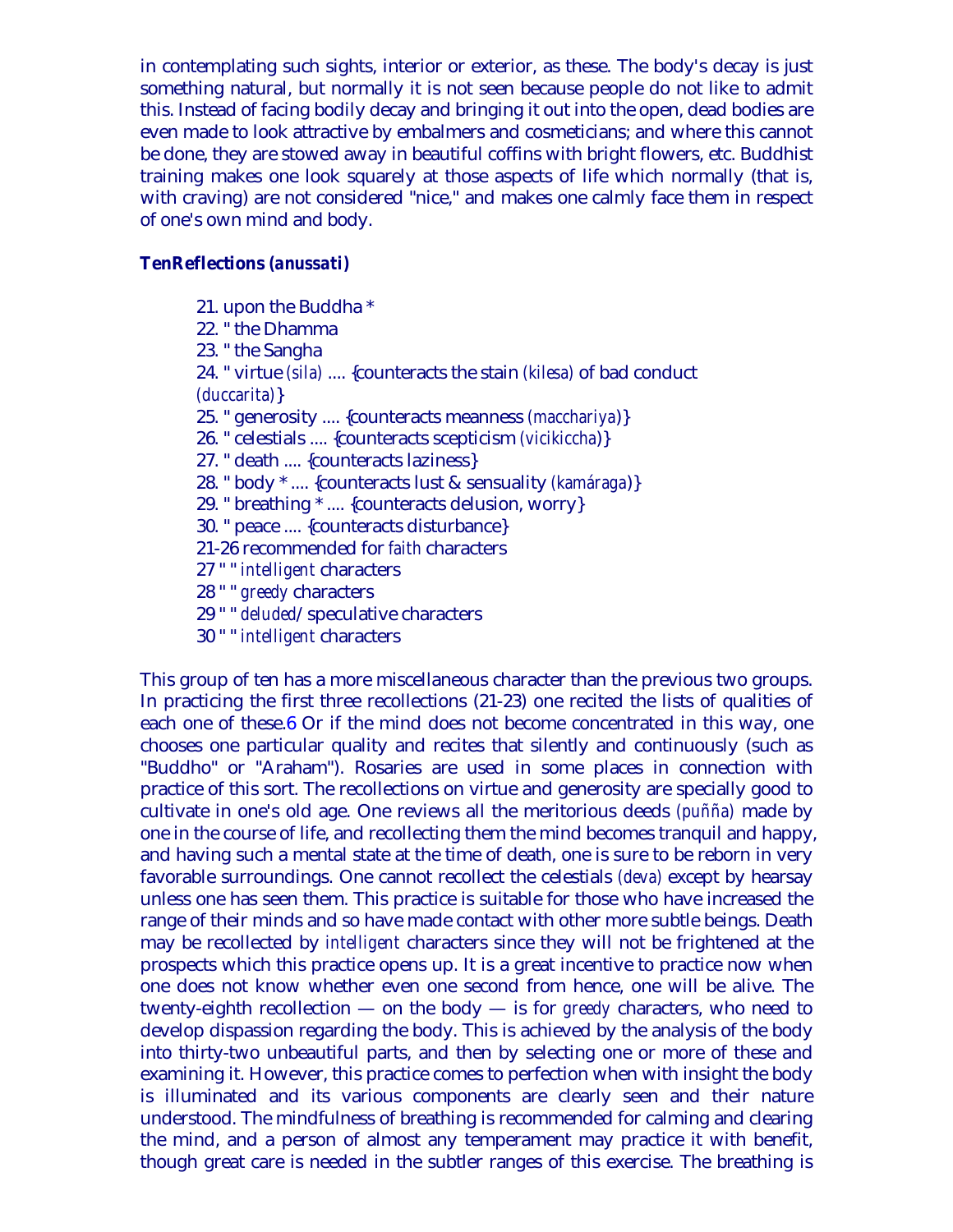<span id="page-18-0"></span>never forced but observed constantly with mindfulness, the point of concentration being usually the nose-tip or nostrils. However, teachers vary in their practice of it. The recollection of peace, says the great Acariya, is only of certain benefit to those who have already experienced Nibbana, such as stream-enterers; but others can gain some calm from contemplation of peacefulness. The peace spoken of here is really Nibbana, and as one cannot recollect what one has not known, if a worldling *(puthujjana)*, this is a practice for the Noble Ones *(ariya).*

#### **Four Divine Abidings** *(Brahmávihara)*

- 31. friendliness \* .... {counteracts the stain of hatred, dislike}
- 32. compassion .... {counteracts callous indifference}
- 33. gladness (with others) .... {counteracts envy}
- 34. equanimity .... {counteracts worry}

#### 31 recommended for hate characters

#### **Four States of Formlessness** *(arupábhava)*

- 35. sphere of infinite space
- 36. " " infinite consciousness
- 37. " " nothingness
- 38. " " neither-perception-nor-non-perception

These formless absorptions cannot be developed unless one has already perfected the four ordinary absorptions of form. It is said that this group of four may be explored on the basis of the fourth absorption *(jhana)*. As few people are likely to have experienced this, we pass on to:

#### **Perception of the Loathsomeness of Food**

39. While it is essential for the bhikkhu who has to rely upon collected food (which is sometimes good and sometimes not), lay people can also benefit from this practice, which Acariya Buddhaghosa notes is for *intelligent* characters, and is designed to lessen, and lead to the destruction of, greed and gluttony.

#### **One Defining of the Four Great Elements**

40. These are earth (solidity), water (cohesion), fire (temperature), and air (movement), all of which characterize our physical bodies. These elements may be perceived by an analysis based upon the use of mindfulness.[7](#page-19-0) This practice is also said to be particularly fitted for the intelligent character.

Those practices not mentioned in connection with character are suited to anyone. As all of these practices are aimed at the lessening and eventual destruction of the stains *(kilesa)*, one may appreciate how important they are thought in Buddhist training. Where the stains are present, there the darkness of unknowing holds sway; but